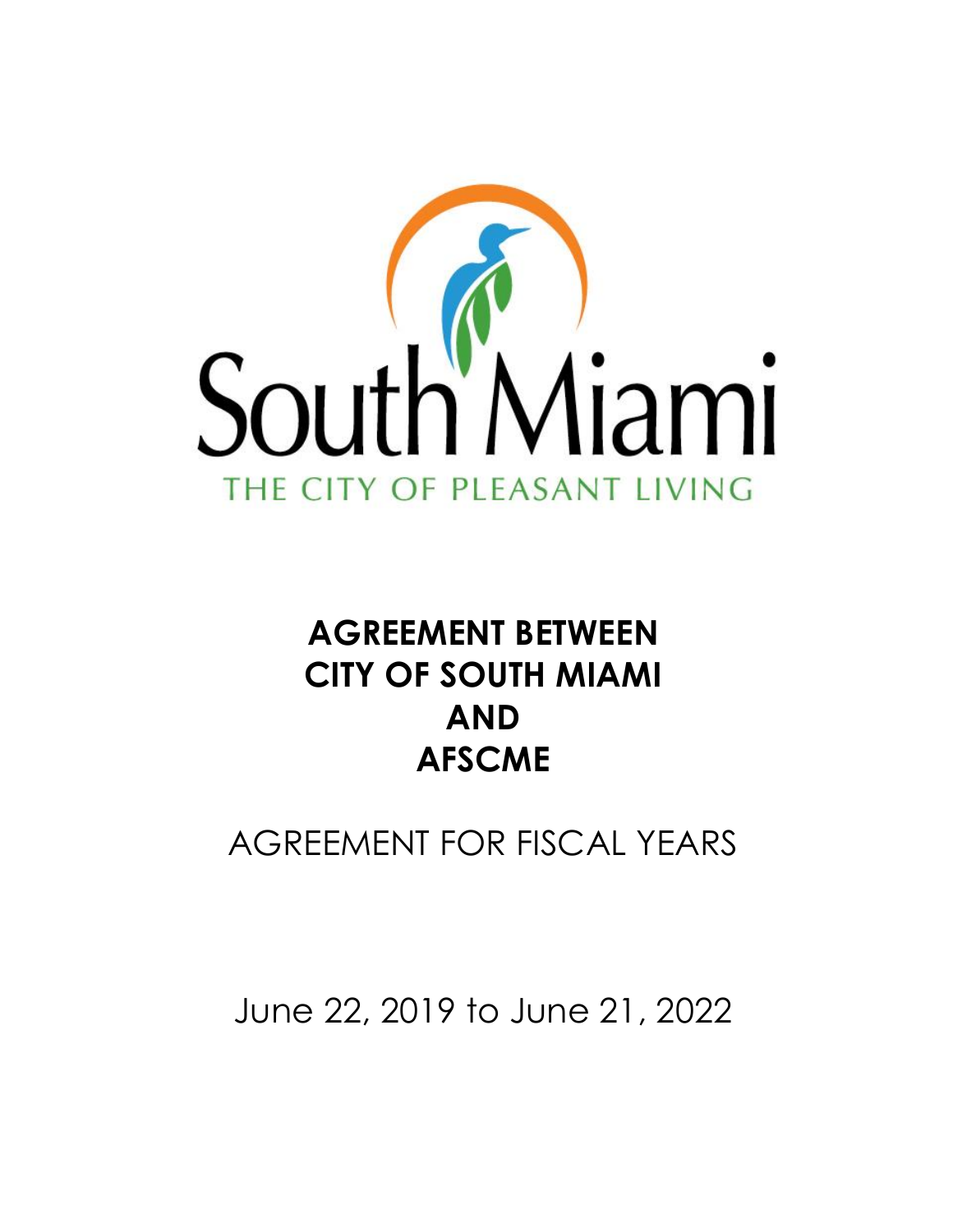# **Table of Contents**



 $\ddot{\phantom{a}}$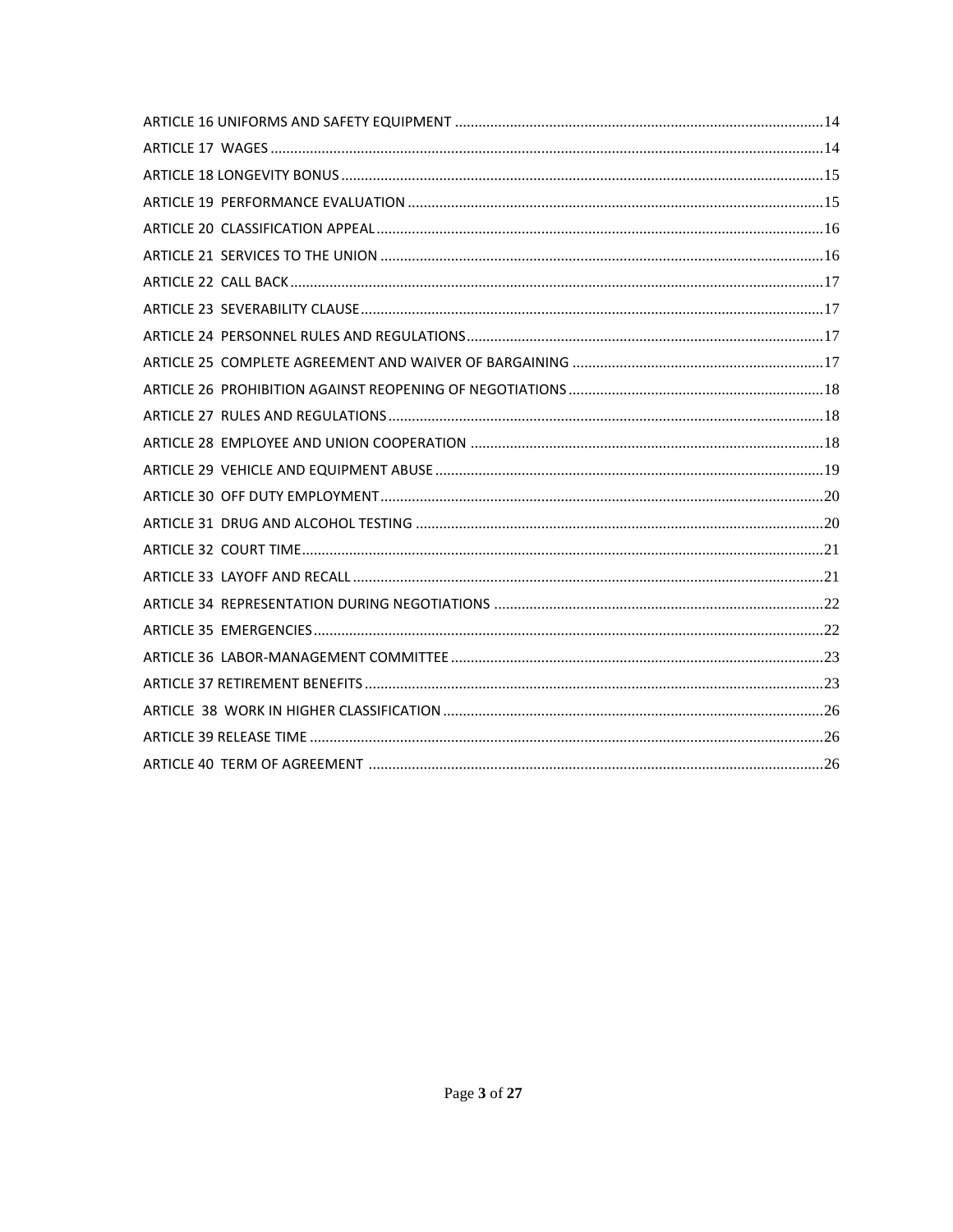#### ARTICLE 1 AGREEMENT

Section 1: This Agreement is entered into by the City of South Miami, hereinafter referred to as the City, and the American Federation of State, County and Municipal Employees, AFL-CIO, City Employees Local 3294, hereinafter referred to as the Union.

Section 2: It is the purpose and intention of this Agreement to provide for salaries, fringe benefits and other terms and conditions of employment except as otherwise provided by Constitution, Statute, Charter, Ordinance, Administrative Order or Personnel Rules and Regulations. It is further the intention of this Agreement to prevent interruption of work and interference with the efficient operation of the City of South Miami and to provide an orderly, prompt, peaceful and equitable procedure for the resolution of grievances and the promotion of harmonious relations between the City of South Miami and the Union. Upon ratification, the provisions of this Agreement shall supersede Personnel Rules, Administrative Orders, and/or other rules and regulations in conflict herewith. All references to "employee" and all pronouns in this Agreement are intended to refer to both genders.

# ARTICLE 2 RECOGNITION

The City hereby recognizes the Union as the exclusive bargaining representative of all regular, full time employees employed as equipment operators, laborers, sanitation engineers and supervisors, custodial workers, parks and grounds workers and supervisors, maintenance workers and supervisors, paint and body workers, building maintenance workers and supervisors, maintenance mechanics and supervisors, carpenters, motor equipment operators, and code enforcement officers employed by the City of South Miami, but excluding all secretarial employees, professional employees, managerial employees, and confidential employees.

#### ARTICLE 3 MANAGEMENT RIGHTS

Section 1: The Union recognizes that the City Manager (hereinafter referred to as Management") possesses the sole right, duty and responsibility to operate and manage the City and direct the work force; and the rights, authority, and discretion which the City deems necessary to carry out its responsibilities and missions shall be exercised consistently with these terms. Any term and condition of employment other than wages and benefits not specifically established or modified by this Agreement shall remain solely with the discretion of the employer to modify, establish or eliminate, provided such are exercised consistently with the provisions of the current Personnel Rules and Regulations.

Section 2: These rights and powers include, but are not limited to the authority to:

a. determine the missions and objectives of the City;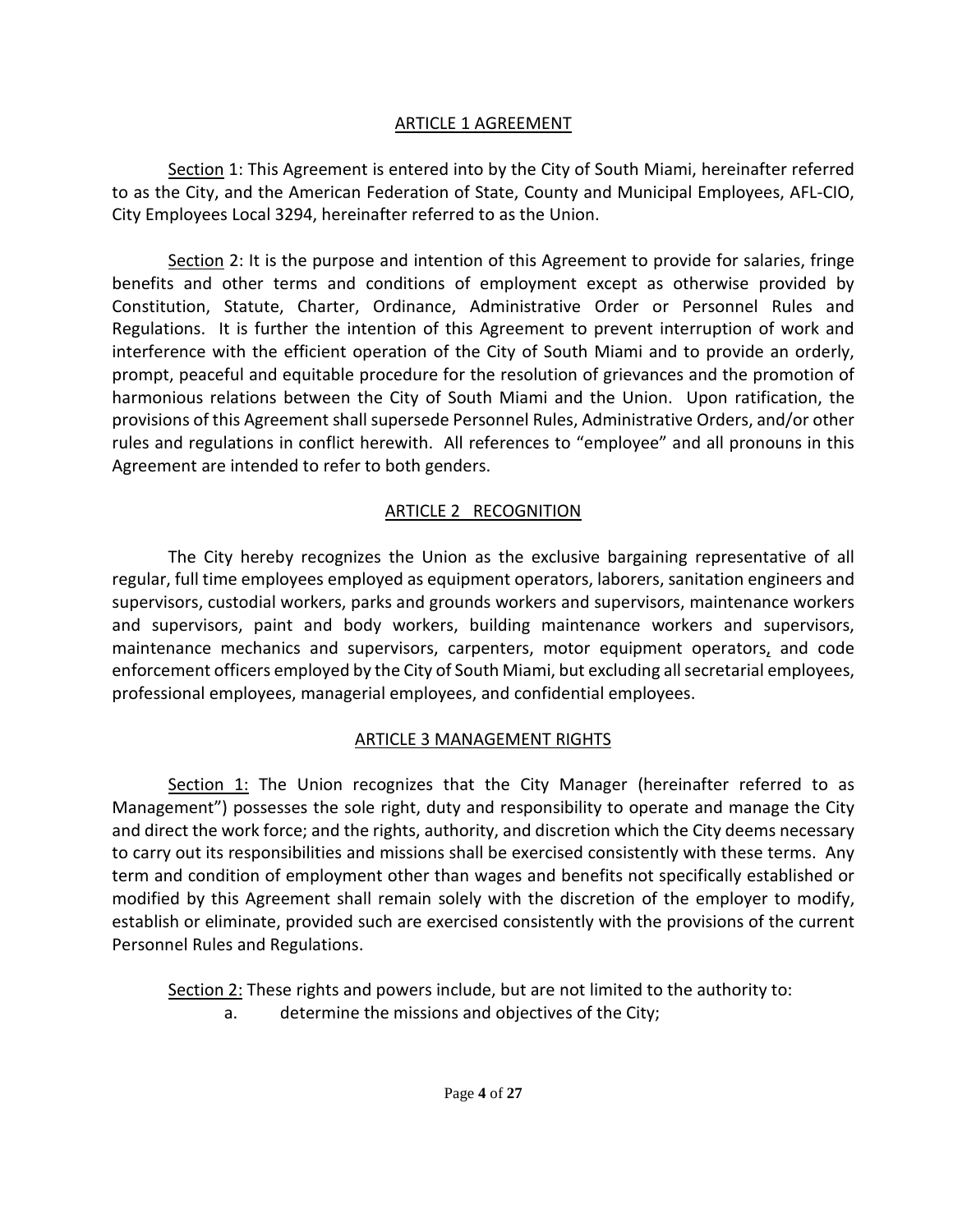- b. determine the methods, means and number of personnel needed to carry out departmental responsibilities;
- c. direct the work of the employees, determine the amount and type of work needed, and in accordance with such determination relieve from duty because of lack of funds or lack of work;
- d. discipline or discharge employees for cause;
- e. schedule operations and shifts;
- f. introduce new or improved methods, operations and facilities;
- g. hire, examine, classify, promote, train, transfer and assign employees;
- h. schedule and assign overtime work as required;
- i. determine the utilization of technology;
- j. merge, consolidate, expand, or curtail or discontinue temporarily or permanently, in whole or in part, operations whenever in the sole discretion of Management, good business judgment makes such action advisable;
- k. contract or subcontract any existing or future work;
- l. the Management will make every effort to notify the Union of the contracting out or privatization of service involving classes within the bargaining unit within 45 days before Management decides to contract out or privatize services
- m. reduce, assign, or cease any existing job authorized in the City's approved budget, including those covered in the current Personnel Manual
- n. determine whether and to what extent the work required in its operation shall be performed by the employees covered by this Agreement.
- o. have the sole discretion to determine the plan design for all medical and dental coverage that benefits employees covered under this Agreement. Management agrees to consider the recommendations of the Employees' Benefits Committee as may be established by the City Manager. The Union shall be entitled to have one seat on any such Employee Benefits Committee, said representative to be appointed by the Local's President.

# ARTICLE 4 NON-DISCRIMINATION

Section 1: It is agreed that there shall be no discrimination against any employee covered by this Agreement, by either the Union or the City because of race, color, sex, age, national origin, religion, disability, sexual orientation, membership in the Union, or non-membership in the Union. The parties further agree that the City may take any and all action in order to fully comply with the Americans with Disabilities Act.

Section 2: All employees covered by this Agreement shall have the right to join the Union as well as the right not to join the Union. Neither the Union nor its members or agents shall interfere with, restrain, or coerce employees into membership in the Union. The Union and the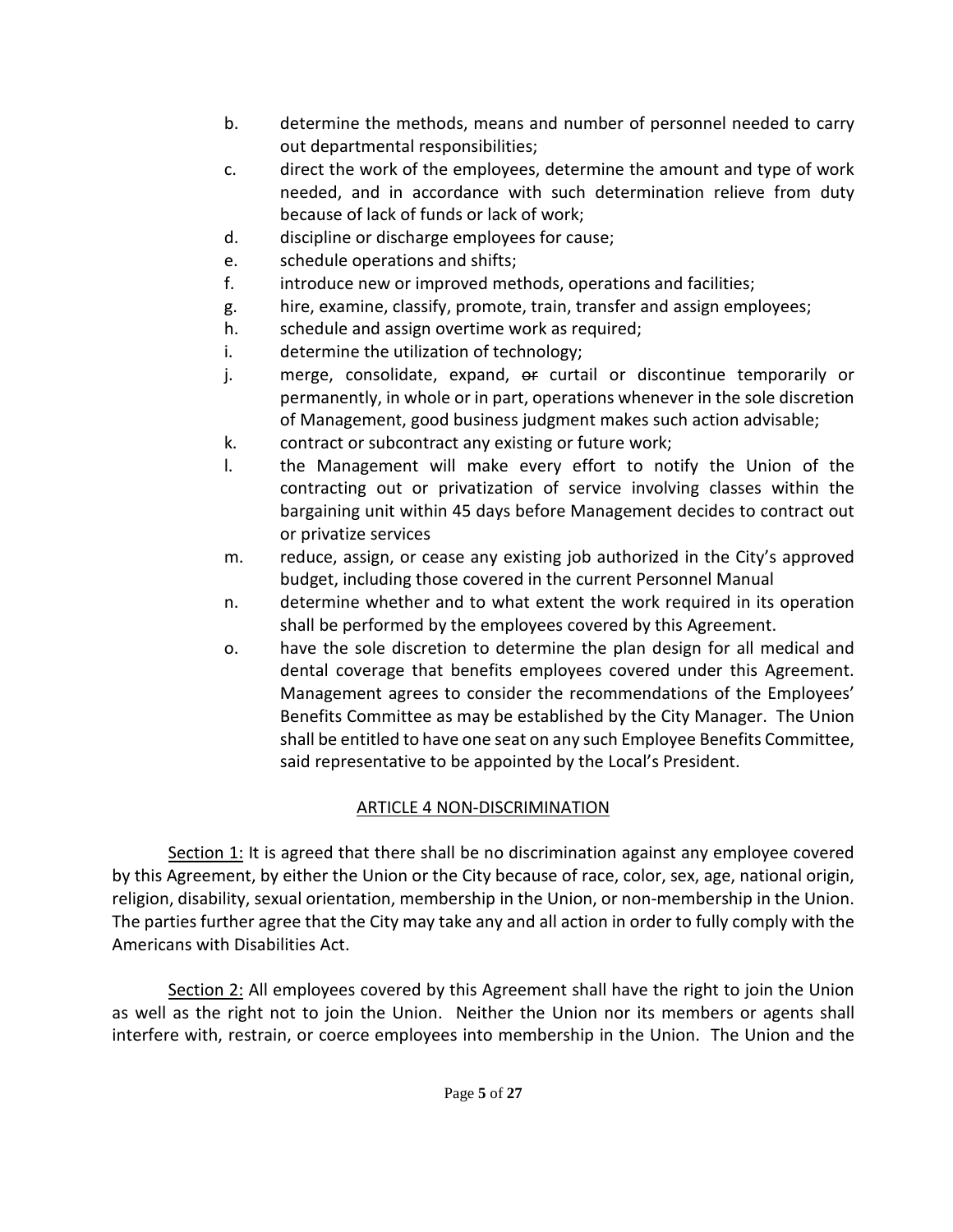City shall not discriminate against any employee because of that employee's membership or lack of membership in the Union or by virtue of the employee holding office or not holding office in the Union.

# ARTICLE 5 NO STRIKES OR LOCKOUTS

Section 1: There will be no strikes, work stoppages, picketing, slowdowns, boycotts, or concerted failure, or refusal to perform assigned work while working or while in City uniforms, by the employees covered under this Agreement for any reason whatsoever, and there will be no lockout by the City for the duration of this Agreement. The Union supports the City fully in maintaining efficient operations.

Section 2: It is recognized by the parties that the City is responsible for and engaged in activities that are the basis of the health and welfare of the citizens of the City and that any violation of this Article would give rise to irreparable damage to the City and the public at large. Accordingly, it is understood and agreed that in the event of any violation of this Article, the City shall be entitled to seek and obtain immediate injunctive relief.

Section 3: Informational picketing is that picketing permitted solely for the purpose of conveying to the general public the Unions position in the labor dispute.

Section 4: In the event of a strike, work stoppage or interference with the operation and/or accomplishment of the mission of the City, the Union shall promptly and publicly order the employees to return to work and attempt to bring about a prompt resumption of normal operations.

# ARTICLE 6 DUES CHECK-OFF

Section 1: Upon receipt of a lawfully executed written authorization from an employee, the City agrees to deduct the regular Union dues of such employee from his regular pay and remit such deduction to the duly elected Treasurer of the Union within thirty (30) days from the date of deduction. The Union will notify the City in writing thirty (30) days prior to any change in the regular Union dues structure.

Section 2: An employee may revoke his/her Union dues deduction in accordance with Section 447.303 Florida Statutes.

Section 3: The Union agrees to indemnify and hold the City and any of its agents or Commission members harmless against any and all claims, suits, orders or judgments brought or issued against the City as a result of any action taken or not taken by the City under the provisions of this Agreement.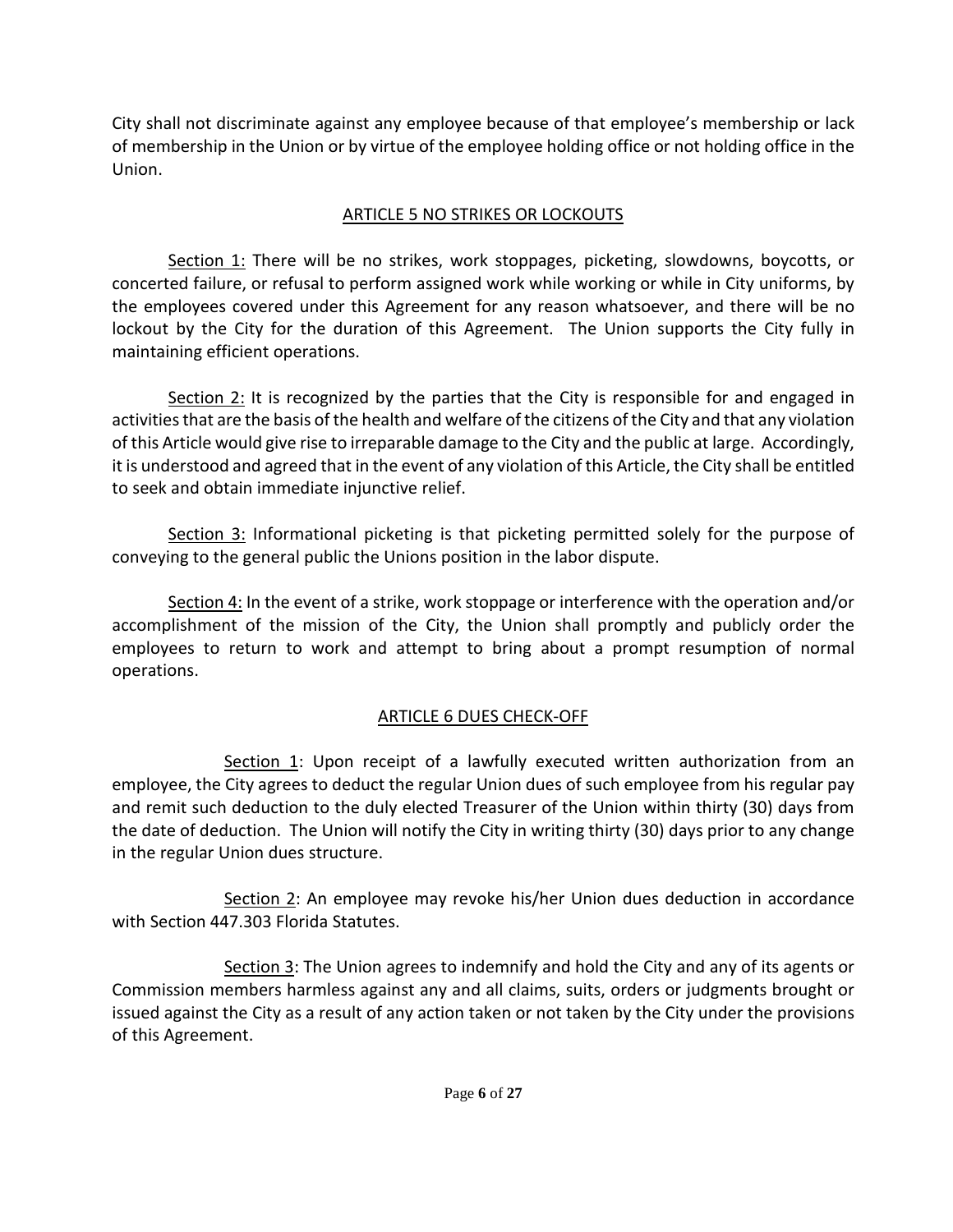#### ARTICLE 7 UNION STEWARD

Section 1: The Union has the right to select an employee from within the Bargaining Unit, as herein defined, to act as Union Steward. The name of the Union Steward and alternate Steward shall be certified, in writing, to the City Manager by the Union. It is agreed and understood by the parties to this Agreement, that the Union Steward may, without loss of pay, with prior approval of his supervisor, process grievances. The supervisor's approval shall not be unreasonably withheld. It is agreed to and understood by the parties to this Agreement that there shall not be more than one (1) Steward and one (1) alternate Steward within the Bargaining Unit, as herein defined. It is agreed and understood by the Union that the Union Steward, or his/ her alternate, (hereinafter collectively referred to as "the Union Steward") shall process grievances and conduct his/her other Union duties in such a manner that does not disrupt normal City activities, work production and services.

Section 2: Every effort will be made, by both the City of South Miami and the Union, to allow the Union Steward to investigate grievances as rapidly as possible, preferably on the date that the grievance becomes known, and within at least twenty-four (24) hours. The investigation of a pending grievance or personal contact of the employee during work time by the Union Steward shall not be done without first receiving prior approval from both employees' supervisors. Approval shall not be unreasonably withheld.

Section 3: In no event shall the Management layoff, discharge, or discriminate against a Union Steward for action taken in the performance of his/her duty as a Steward.

# ARTICLE 8 MAINTENANCE OF DISCIPLINE

Section 1: The parties understand and agree that the maintenance of discipline is necessary to insure the efficient and safe operation of the City. Therefore, the City reserves the right to impose disciplinary actions (penalties) for work deficiencies and/or the failure to meet established standards of conduct. Disciplinary actions shall be taken in the most timely, judicious and consistent manner possible. The City will utilize the progressive discipline policy as set forth in the Personnel Manual, which shall take precedence in such matters.

Section 2: Whenever it is alleged that an employee has violated any rule, regulation or policy, or upon the discovery of the violation, the employee shall be notified by his/her supervisor of said violation as soon as practicable or upon the conclusion of the investigation if one is being conducted. Every effort shall be made to have an informal discussion with the employee prior to the issuance of any disciplinary action.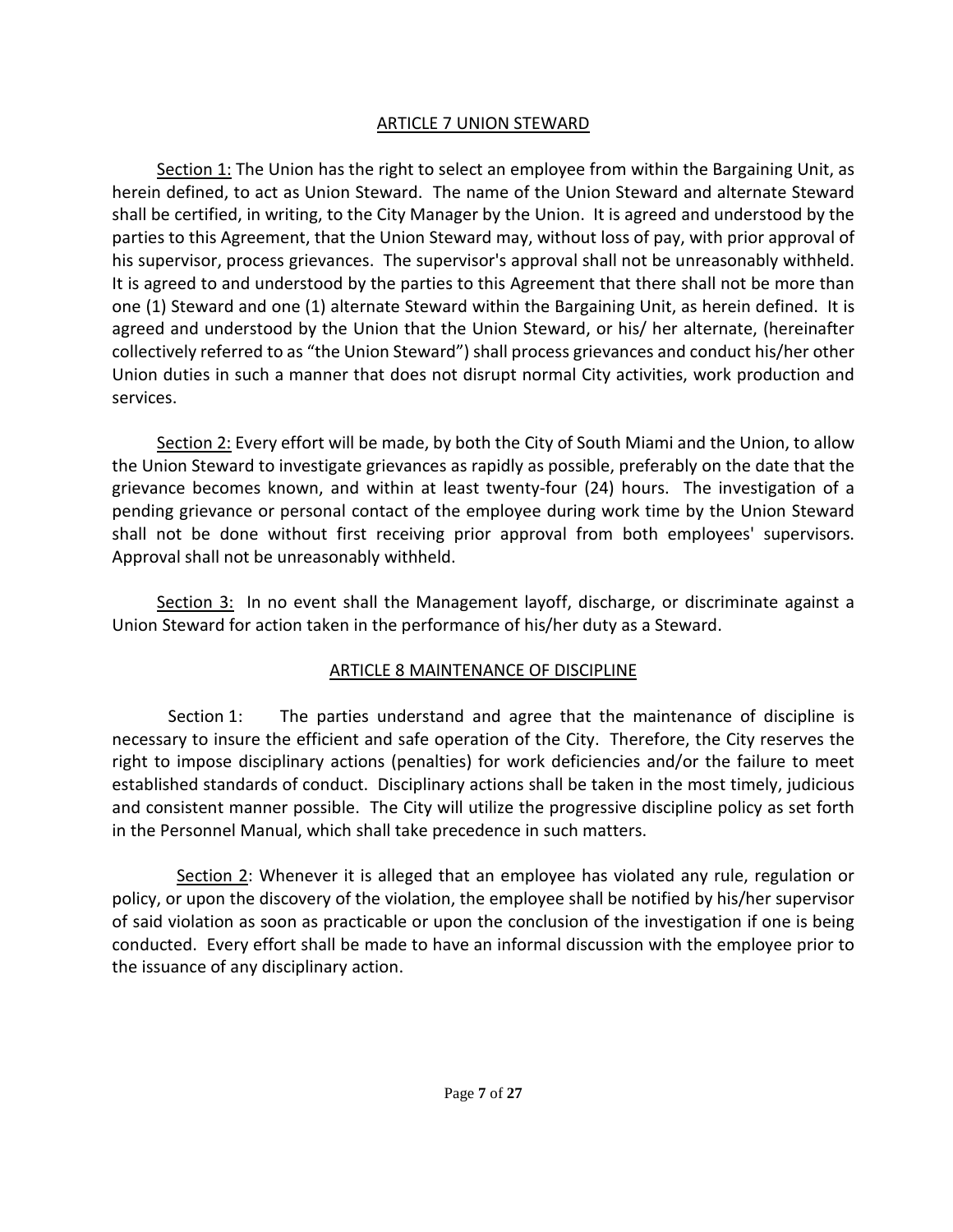Section 3: There shall be no Performance Report, Evaluation Statement, or Reprimand placed in an employee's personnel folder unless the employee has been given a copy prior to or at the same time that it is placed in the file.

Section 4: All matters concerning discharge and discipline are to be resolved only in accordance with the procedures set forth below. It is specifically agreed and understood that probationary employees shall have no right to challenge disciplinary action.

Section 5: An employee may choose to appeal a disciplinary action, which has no loss of time, to the City Manager. An appeal to the City Manager must be done in writing within three business days from the time the disciplinary notice is issued to the employee. The appeal must present the facts dealing with the specific circumstance and explain why the City Manager should reconsider the discipline. The City Manager's decision is final and the employee does not have the right to appeal or grieve once this appeal process is selected. Alternatively, the employee may choose to appeal a disciplinary action through the grievance process as specified in Article (9) of this Agreement. The employee can only select one of the two procedures specified in this section.

# ARTICLE 9 GRIEVANCE AND ARBITRATION PROCEDURE

Section 1: In a mutual effort to provide a harmonious working relationship between the parties to this Agreement, it is agreed and understood that there shall be a procedure for the resolution of grievances between the parties and that such procedure shall cover grievances involving the application or interpretation of this Agreement.

Section 2: Every effort will be made by the parties to settle any grievance as expeditiously as possible. Should the grieving party fail to observe the time limits as set out in the steps of this Article, his/her grievance shall be considered conclusively abandoned and the abandonment shall not be the subject of arbitration. Any grievance not answered by management within the prescribed time limits shall automatically advance to the next higher step.

# Section 3: Grievances shall be presented in the following steps:

 1. The employee shall first take up his/her grievance with his immediate supervisor, who is not a member of the Bargaining Unit, within ten (10) business days of the occurrence of the event(s) which gave rise to the grievance. This first step (between the employee and his immediate supervisor) shall be on an informal and oral basis, and may involve the employee's union representative or any other representative of the employee;

 2. Any grievance, which cannot be satisfactorily settled with the immediate supervisor, shall be reduced to writing by the employee and deliver to the employee's Department Director by any means that provides some evidence of its delivery, such as e-mail or facsimile transmission, and if delivery is by hand, it shall be signed by the Department Director solely to establish date of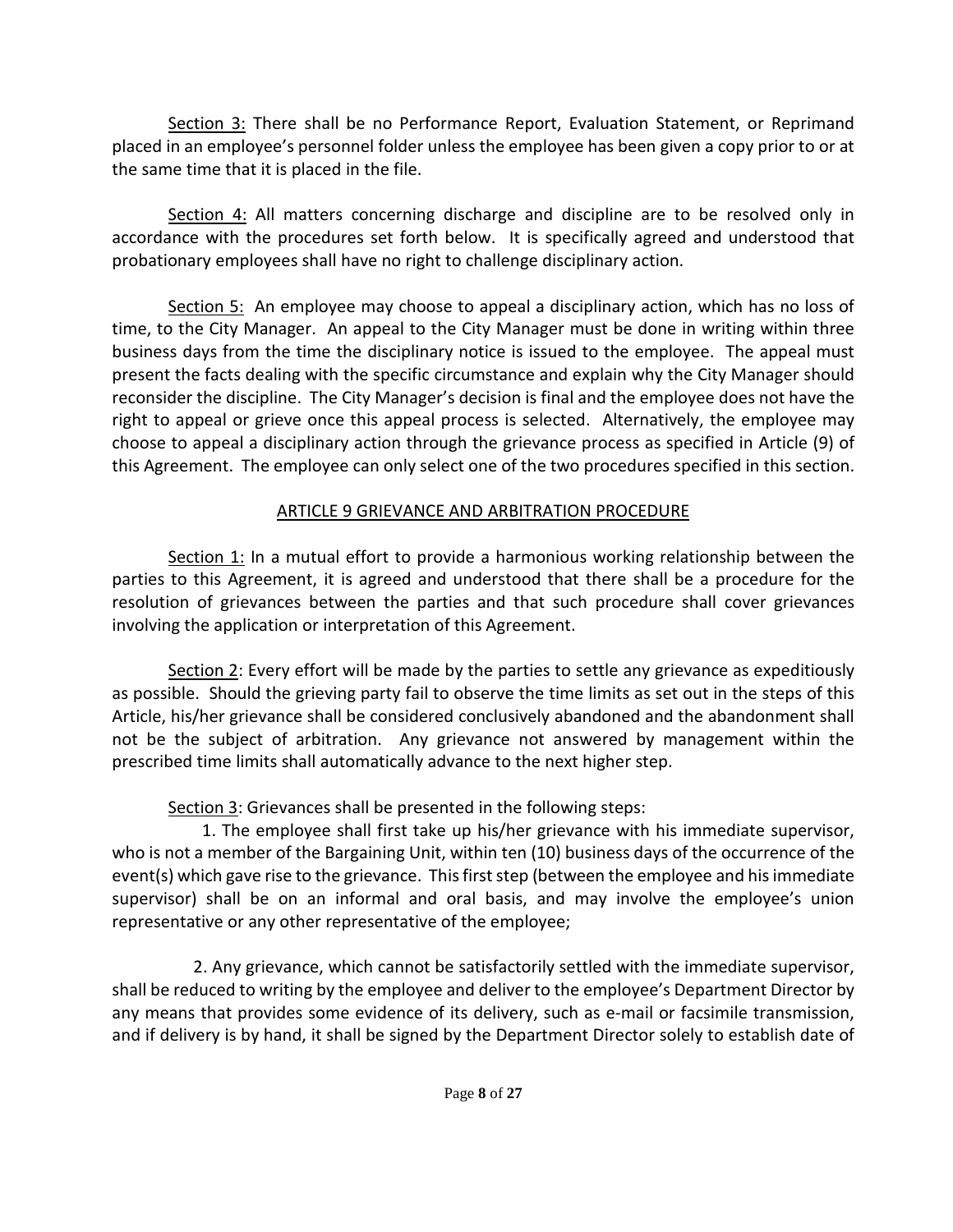receipt.. Such grievance shall be presented to the Department Director within three business days from the immediate supervisor's decision being made under step 1 of this section, but in any event, the grievance shall be delivered to the Department Director no later than 21 days of the occurrence of the event(s) which gave rise to the grievance. The Department Director shall, within ten (10) business days after presentation of the grievance (or such longer period of time as is mutually agreed upon in writing and signed by both the employee (or employee union representative) and the Department Director), render his decision on the grievance in writing and deliver it to the employee, or the employee union representative, by any means that provides some evidence of its delivery, such as e-mail or facsimile transmission.

 3. In the event the employee is not satisfied with the disposition of the grievance in Step (2), he shall have the right to appeal the Department Director's decision to the City Manager, or his designee, within ten (10) business days of the issuance of the Department Director's decision. Such appeal must be accompanied by the filing of a copy of the original written grievance together with a letter signed by the employee and deliver to the City Manager by any means that provides some evidence of its delivery, such as e-mail or facsimile transmission receipt, and if delivery is by hand, it shall be signed by the Department Director solely to establish date of receipt. The employee may also opt to have the employee's union representative to request that the Department Director's decision be reversed or modified. The City Manager, or his designee, shall within ten (10) business days of the appeal (or some longer period as is mutually agreed upon in writing and signed by both the employee (or employee union representative) and the Department Director)) render his decision in writing, and deliver a copy to the employee and to the employee's union organization or representative, both of which shall be deliver by any means that provides some evidence of its delivery, such as e-mail or facsimile transmission and if delivery is by hand, it shall be signed by the recipient solely to establish date of receipt.

 4. Where a grievance is general in nature in that it applies to a number of employees rather than a single employee, or if the grievance is directly between the employee's(s) union organization and the City, such grievance shall be presented in writing directly to the Department Head within ten (10) business days of the occurrence of the event (s) which gave rise to the grievance. The grievance shall specify the names of the employees desiring to grieve. The class action grievance must be signed by the aggrieved employees or the President or representative of the employee union organization. Thereafter, the grievance shall be processed in accordance with the procedures set forth in Step (2) and Step (3), including the requirements for delivery of grievances/appeals and employer decisions.

 5. In the event a grievance processed through the grievance procedure has not been resolved at Step (3), either party may request that the grievance be submitted to arbitration within fifteen (15) business days after the City Manager, or his designee, renders a written decision on the grievance. The arbitrator shall be any impartial person mutually agreed upon by and between the parties. However, in the event the parties are unable to agree upon said impartial arbitrator, the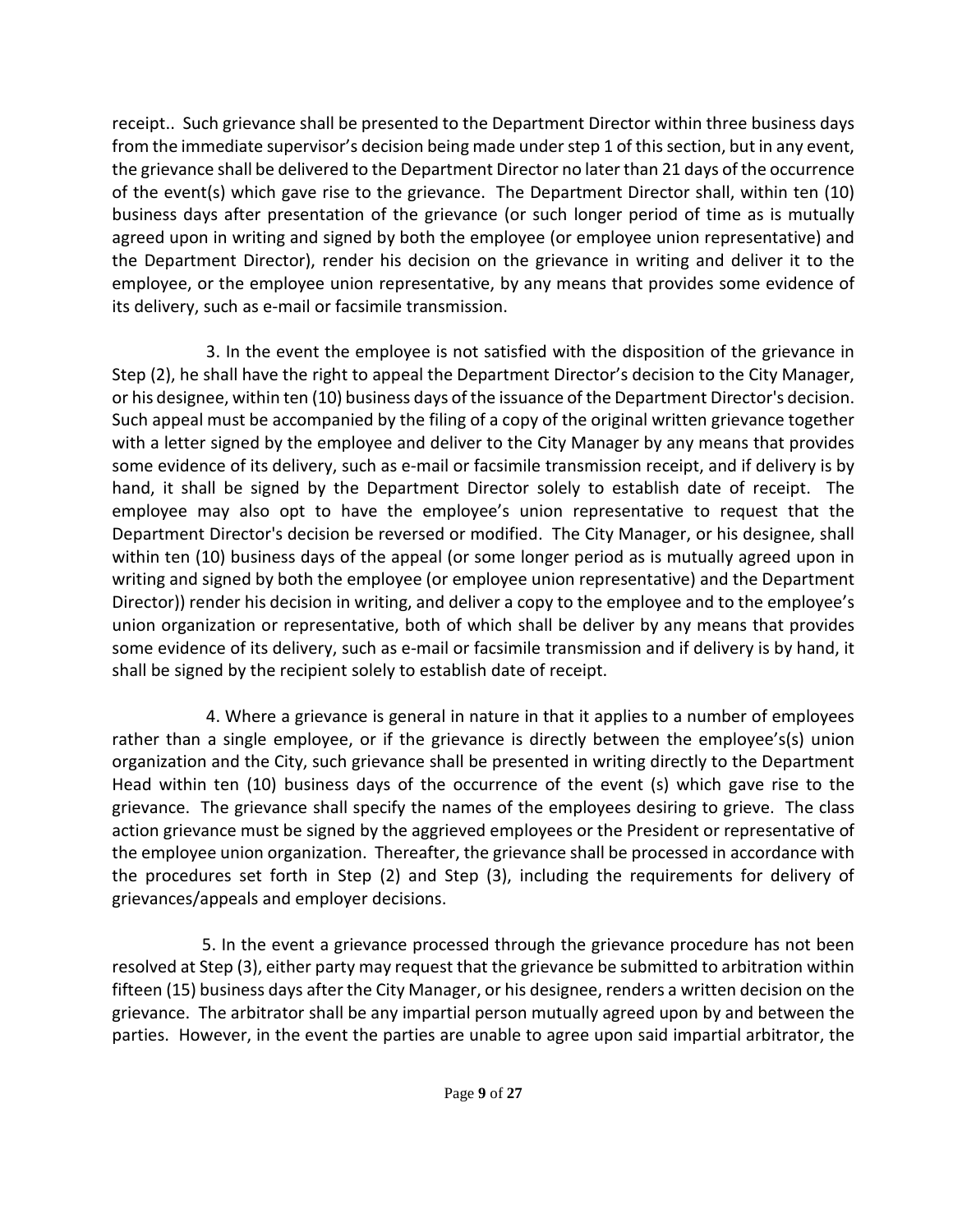parties shall jointly request the Federal Mediation Conciliation Service (FMCS) to furnish five(5) names from which each party shall have the option of striking two (2) names in alternating fashion, thus leaving the final arbitrator who shall hear the arbitration in accordance with the FMCS rules of procedure.

 6. The arbitrator will confine his consideration and determination to the written statement of the grievance presented in Step (2) of the grievance procedure. The arbitrator shall have no authority to change, amend, add to, subtract from, or otherwise alter or supplement this Agreement**,** or any part thereof or amendment thereto nor to interpret any provision that is clear or unambiguous. The arbitrator shall have no authority to consider or rule upon any matter which is stated in this Agreement not to be subject to arbitration or which is not a grievance as defined in this Agreement; nor shall this collective bargaining agreement be construed by the arbitrator to supersede applicable laws in existence at the time of signing of this Agreement, except to the extent as specifically provided herein.

 7. Consistent with the provision of the Florida Public Employees Relations Act, Chapter 447, et seg., it is mutually acknowledged and agreed that this collective bargaining agreement shall be administered within the amounts appropriated by the City Commission for funding of the collective bargaining agreement. Accordingly, and not withstanding any other provisions of this collective bargaining agreement, the arbitrator shall have no authority, power, or jurisdiction to construe any provisions of law, statute, ordinance, resolution, rule or regulation, or provision of this collective bargaining agreement to result in**,** obligate, or cause the City to have to bear any expense, debt**,** cost or liability except for the expense of arbitration, by both parties, and the economic benefits provided by this Agreement, which result directly or indirectly, in the City exceeding the amounts appropriated and approved by the City Commission for the funding of this collective bargaining agreement as agreed upon by the parties. Any such award, which contravenes or is not in compliance with the provisions of this paragraph shall be null and void.

 8. Each party shall bear the expense of its own witness(es) and of its own representatives for the purpose of the arbitration hearing. The impartial arbitrator's fee and related expenses and expenses of obtaining a hearing room, if any, shall be equally divided between the parties. Any party desiring a transcript of the hearing shall bear the cost of such transcript unless both parties mutually agree to share said cost.

 9. The initial selection process for choosing an impartial arbitrator shall commence within ten (10) business days after the receipt of the panel from the Federal Mediation Conciliation Service and each party shall have three business days to strike a member of the panel. Copies of the arbitrator's award made in accordance with the jurisdiction and authority under this Agreement shall be furnished to both parties within thirty (30) days of the close of the arbitration hearing. The arbitrator's award shall be final and binding on the parties.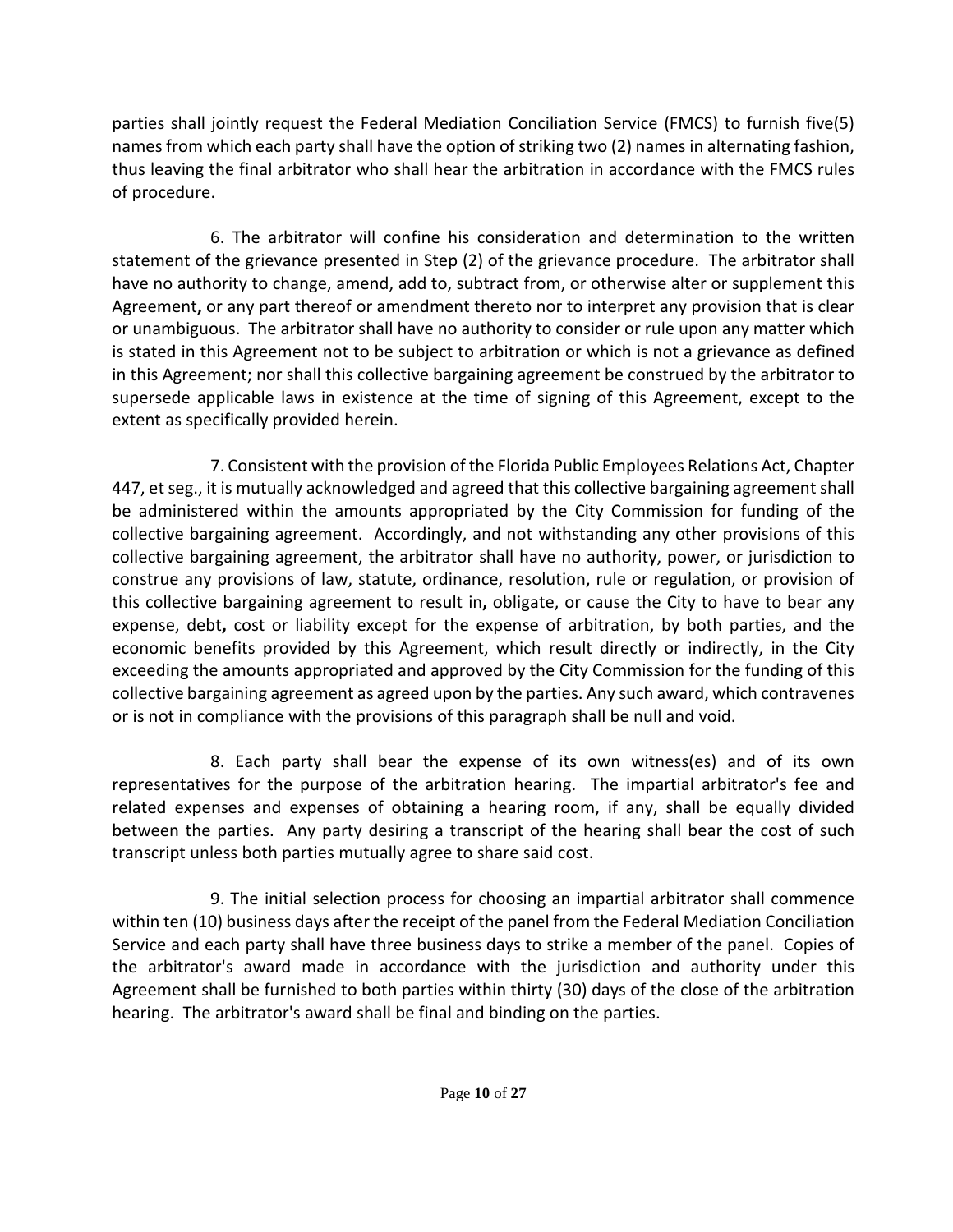10. No probationary employee shall be entitled to utilize the grievance/arbitration procedure herein on any matter involving discharge, suspension, demotion or other disciplinary action.

#### ARTICLE 10 SICK LEAVE

Section 1: Sick leave is a benefit to be used by employees when needed for illness. Sick leave is not a benefit to be used at the employee's discretion as though it were annual leave; rather, sick leave is a privilege, which shall be allowed only in a case of illness. The employee must specifically request sick leave-use.

Section 2: Effective October 1, 1995, employees will be allowed to accrue sick leave in excess of the 600 hours cap. All sick leave will be governed by Section 4 of this Article.

Section 3: All employees who have attained a sick leave balance of a minimum of 36 days (288 hours) shall be eligible on their first anniversary date following that accumulation to convert up to 40 hours of their annual unused sick leave balance in excess of 288 hours to vacation leave. An employee who uses in excess of 32 hours of sick leave during a one-year period will not be eligible for this benefit during that year.

Section 4: Employees hired prior to October 1, 1995, who voluntarily terminate employment from the City, shall receive payment for 100% of leave deposited in their sick bank, up to 600 hours. Employees hired on or after October 1, 1995 who, upon voluntary termination from the City, have a minimum of 300 hours of leave deposited in their sick leave bank, shall be entitled to a termination payout of 150 sick leave hours. Employees hired on or after October 1, 1995 with less than 300 hours of sick leave will not be entitled to a sick leave payout upon termination.

# ARTICLE 11 ANNUAL LEAVE

Section 1: Employees shall earn and receive annual leave at their respective classified rate of pay in accordance with the following schedule:

#### **Years of Uninterrupted Service Amount of Vacation Leave**

One to five years inclusive 12 working days Six to fourteen years inclusive 15 working days Fifteen to nineteen years inclusive 18 working days Twenty years and over 1988 120 working days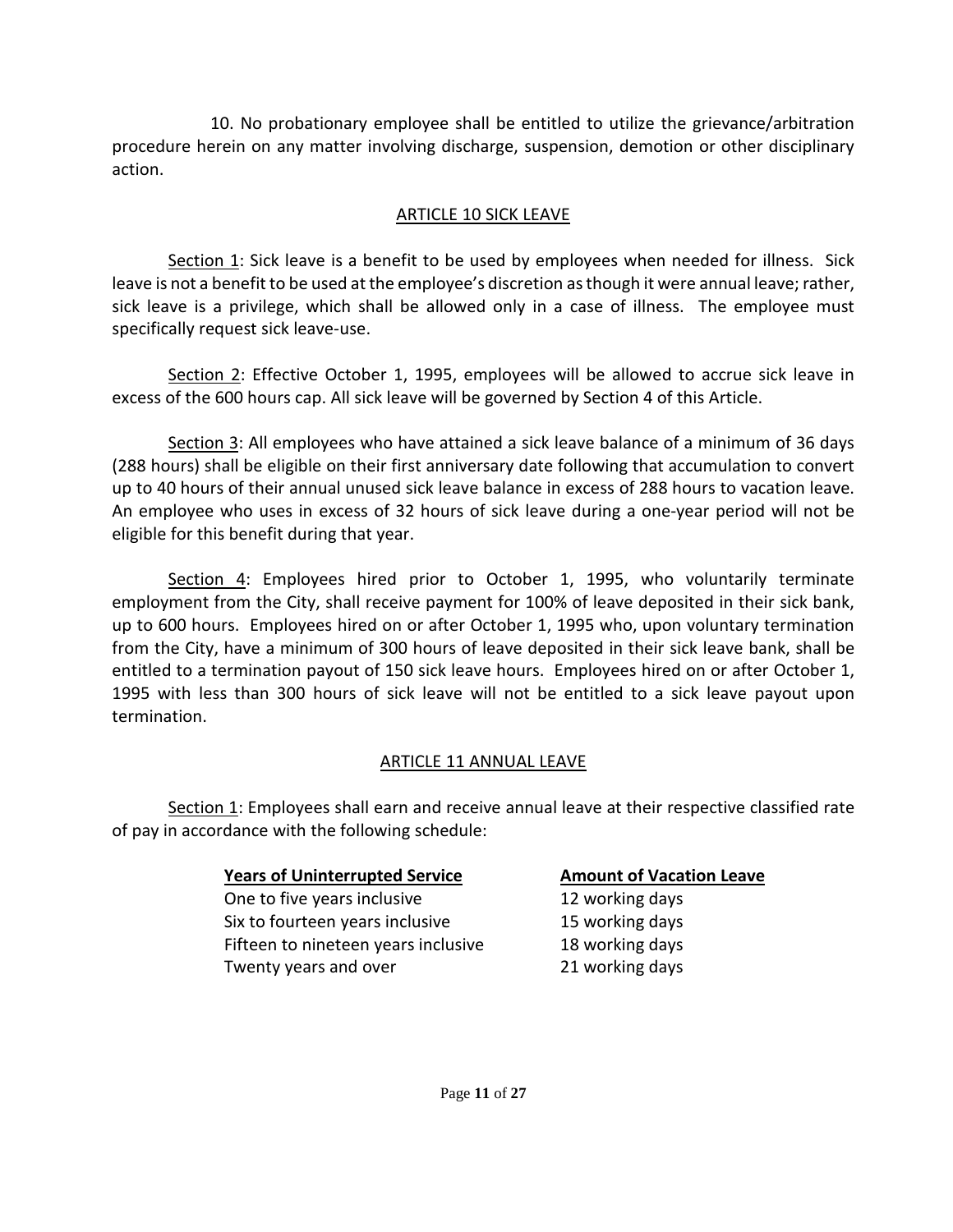Section 2: No vacation pay shall be allowed until an employee has worked at least one (1) continuous 12- month period. At the end of the 12-month period, the employee shall be entitled to twelve (12) working days.

Section 3: It shall be mandatory for each employee to use all earned vacation time each year, on or before his next anniversary date. Everything over that will be cancelled. Under exceptional circumstances and upon written request within the year in which the vacation is due, and with the approval of the City manager, vacation time may be extended for one year only.

Section 4: Vacation leave may be taken to the extent that it is earned by an employee, only with the prior approval of the department head, upon written application by the employee in advance, and at the convenience of the City.

Section 5: Any earned and credited vacation leave to the credit of an employee when terminating employment with the city will be paid pro-rata at the employee's current rate of pay with the last paycheck received.

Section 6: Any employee covered by this Agreement who has over twenty years of uninterrupted service shall accumulate one additional day of annual leave per year of service.

#### ARTICLE 12 FUNERAL LEAVE

- 1. Employees covered by this Agreement shall be entitled to funeral leave with pay up to a maximum of four (4) work days in the event of a death in the employee's immediate family. Two (2) additional days of leave may be granted if travel is out of state.
- 2. The immediate family shall be defined as wife or husband, domestic partner, grandparents, parents, children, step children, grandchildren, step grandchildren, brothers, step brothers, sisters, step sisters, father-in-law, mothers-in-law, brother-in-law and sister-in-law.
- 3. Proof of death in the immediate family in the form of a death certificate or public obituary must be provided to the City Manager or their designee before compensation is approved.
- 4. Funeral leave shall not be charged to sick leave or annual leave.

#### ARTICLE 13 HOLIDAYS

The paid holidays listed below shall be granted under the following conditions:

1) January 1 New Year's Day 2) 3rd Monday of January Martin Luther King's Birthday 3) 3rd Monday of February **President's Day** 4) 4th Monday of May News 2008 and the Control of May Memorial Day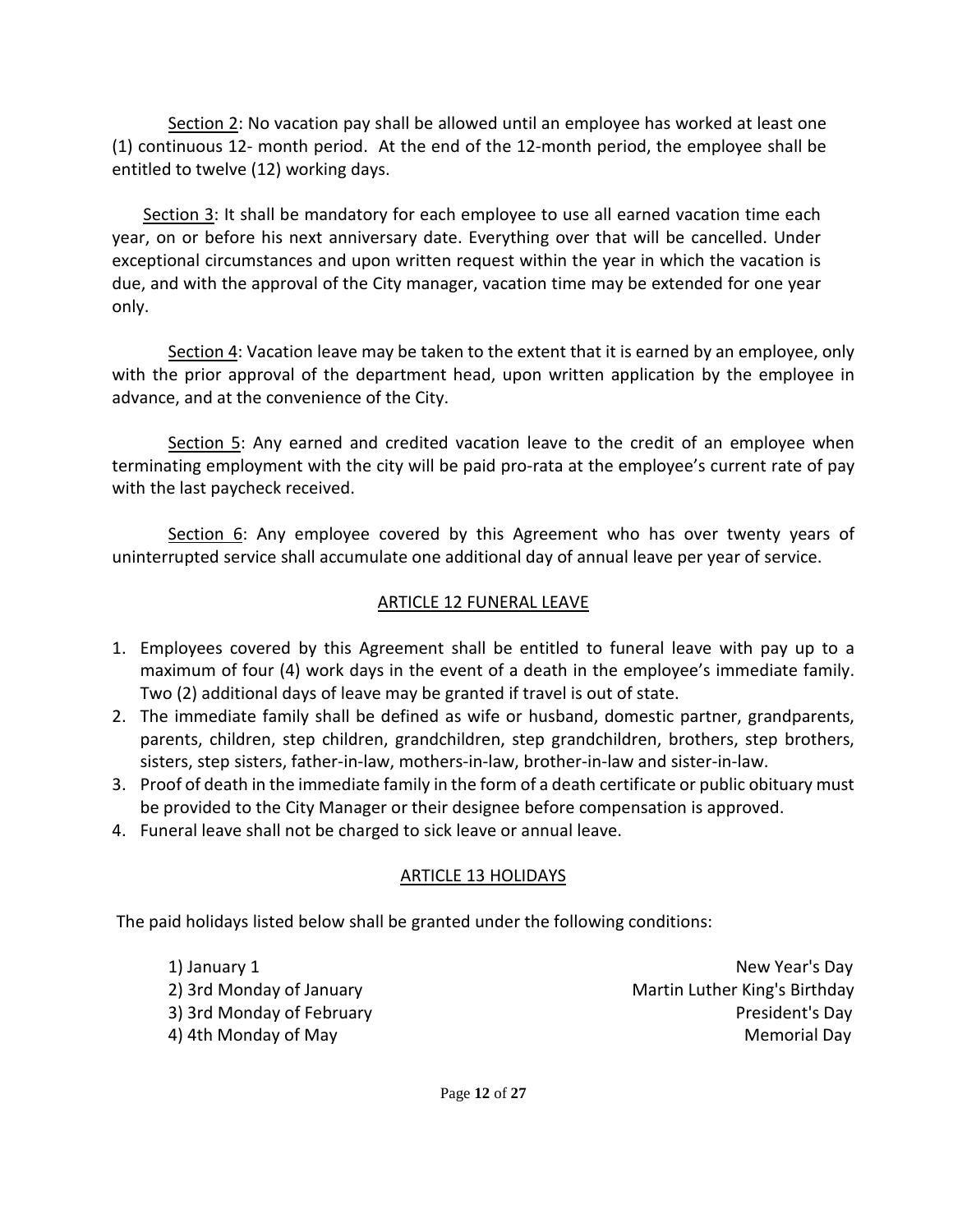5) July 4 **Independence Day** 6) 1st Monday of September Labor Day and the United States of Labor Day 7) 2<sup>nd</sup> Monday of October **Columbus Day Holiday** Columbus Day Holiday 8) November 11 Veteran's Day 9) Last Thursday in November Thanksgiving Day 10) Friday after Thanksgiving 11) ½ day December 24 Christmas Eve 12) December 25 Christmas Day

When a holiday falls on a regularly assigned day off for an employee, such employee shall be compensated by another day off.

When a holiday falls on a Sunday, the following Monday shall be observed and when it falls on a Saturday, the proceeding Friday shall be observed.

Each employee shall be entitled to a day off, with pay, for his/her birthday each year, following one year of continuous employment. The day off is to be taken within a reasonable time and will be determined by the supervisor and employee. Approval/denial of the requested day off shall not he made in an arbitrary and capricious manner.

Each employee shall be entitled to two days off, with pay, as floating holidays each year, following one year of continuous employment. The supervisor must approve the day off.

In order to be eligible for holiday pay, the employee must work the scheduled workday before and the scheduled workday after the holiday.

# ARTICLE 14 HEALTH INSURANCE

The City agrees to pay for HMO health insurance for all employees covered by this agreement. Employees wanting the optional POS or PPO health insurance will pay the difference between the two plans. The City will provide levels of dental coverage, as well as life and disability insurance. The employee agrees to pay for 100 % of dependent coverage for health and dental insurance. The City has the right to change the plan designs as a management right.

# ARTICLE 15 HEALTH AND SAFETY

Section 1: The parties agree that it is in the best interests of the City and its employees to provide safe and sanitary working conditions. The City and the Union insist that all employees observe the safety rules and procedures established by the City. Failure of employees to comply may result in disciplinary action. If an employee believes he is being required to work under life threatening unsafe conditions or in a situation where a serious safety violation exists, he shall immediately notify his supervisor who will investigate the condition and take appropriate action, if necessary.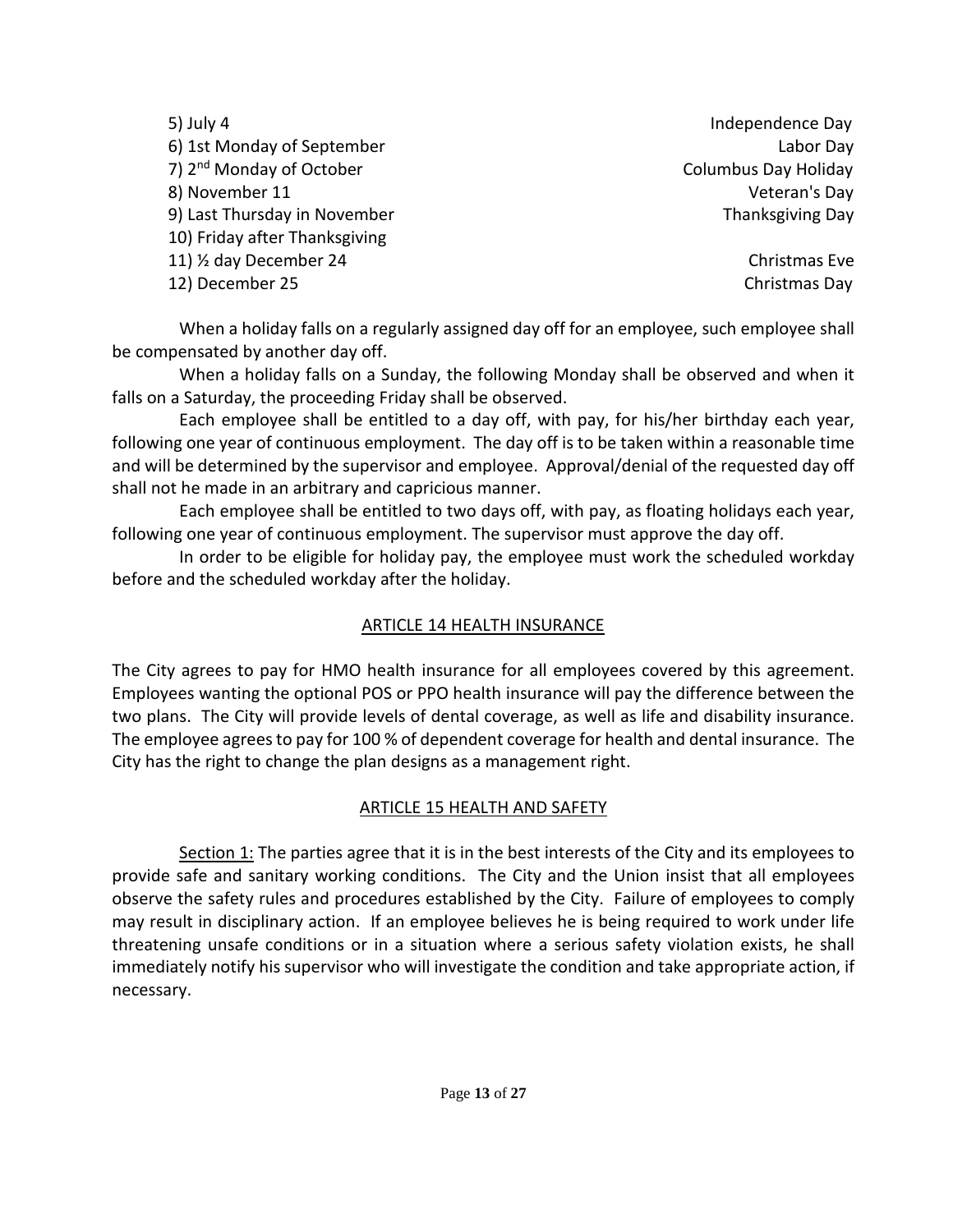Section 2: Safe Driving Awards. Any employee covered by this Agreement who drives or operates motor equipment twenty-five percent of the time or greater in the performance of their duties shall be eligible to receive a safe driving certificate and a \$250 bonus in December if the employee has not had a preventable accidents/violations or chargeable accidents within that calendar year. Employees shall be held accountable for accidents that are found to be preventable. The City Manager or designee shall determine whether accidents were preventable.

Section 3: An employee shall receive a copy of the on the Job Injury Report after the report is provided to the employee and after the employee hassigned the report. Neither the City, Union, nor any individual employee covered under this Agreement may refuse to report an injury nor prevent, hinder or otherwise discourage an employee from reporting an injury. Failure to promptly report a work-related accident or injury shall result in disciplinary action.

# ARTICLE 16 UNIFORMS AND SAFETY EQUIPMENT

Section 1: Safety Equipment. Employees of the Public Works Department shall be issued two (2) pairs of safety shoes per employee for use at work each year. In addition to safety steel toe shoes, the following safety equipment shall also be used by unit employees as applicable: safety gloves, eye goggles, safety vests, life vests (boat), hard hats, safety harnesses, and safety belts (vehicle). Employees who sign for and receive safety equipment shall use it in a safe manner, as directed by the Director. Employees are responsible for using safety equipment properly. If an injury occurs because an employee did not use safety equipment properly, the employee may be disciplined.

Section 2: Uniforms: Each employee shall receive six (6) pair of pants and twelve (12) work shirts, per person each year.

Section 3: Gloves: Each employee shall receive two (2) pairs of gloves per year. In extreme circumstances, the Director will determine if the employee requires an additional pair during the year.

Section 4: The City shall issue to each employee covered by this Agreements a jacket of sufficient quality to meet the safety and/or uniform needs of the Department. Furthermore, safety shoes will be replaced as necessary to maintain safety standards of the Department.

# ARTICLE 17 WAGES

1. Effective October 1, 2016, and each year thereafter, bargaining unit members shall receive a cost of living increase, based on the Consumer Price Index - All Urban Consumers 12-Month Percent Change for the Miami-Ft. Lauderdale FL area (CPI) which shall have the effect of increasing the pay for each employee, unlessthe CPI is zero or is negative, which shall then have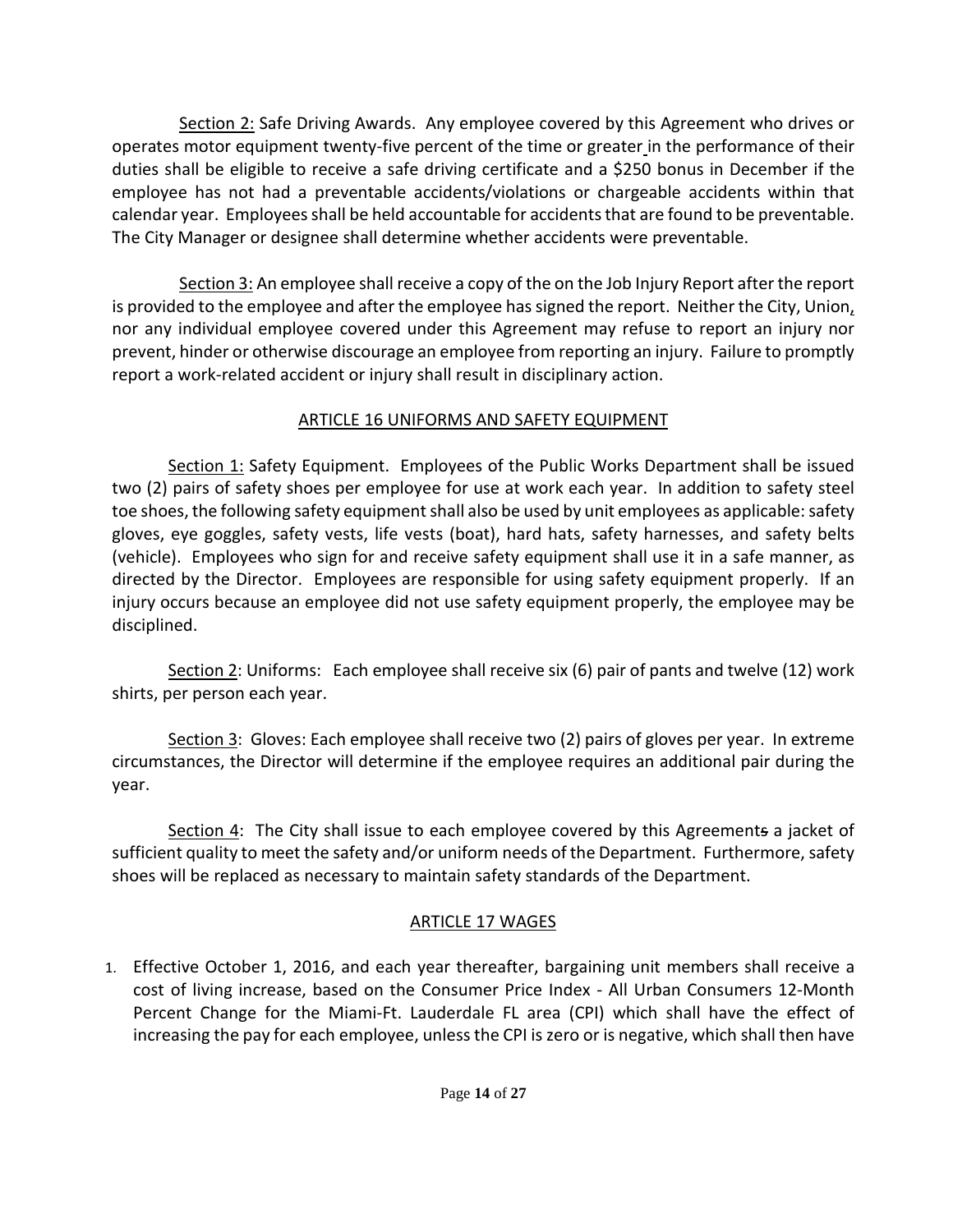no decreasing effect on the employee's pay unless the CPI for the previous year or an average of the last 2 years exceeded 3%. The CPI increase shall never exceed 3% each year

# ARTICLE 18 LONGEVITY BONUS

Employees covered by this Agreement with 10 years of continuous satisfactory full-time service shall receive a longevity bonus of 3**%** of the employee's base salary on their anniversary date (Longevity 1). After 15 years of continuous satisfactory full-time service an additional 3% longevity bonus will be compounded (Longevity 2). After 20 years of continuous satisfactory fulltime service an additional 3**%** longevity bonus will be compounded (Longevity 3). After 25 years of continuous service with the City, all bargaining unit employees who are employed in positions covered by this Agreement shall receive an additional longevity bonus, which is 3% of their salary compounded (Longevity 4).

# ARTICLE 19 PERFORMANCE EVALUATION

During the term of this Agreement, all employees shall be evaluated on their anniversary date (or as close thereto as possible). All newly hired employees will have a one-year probationary period. Should an employee covered hereunder reach the top of the salary range in his job classification, he shall be "red-lined" and shall not be eligible for any increases. Any employee receiving an overall evaluation of improvement needed or unsatisfactory shall be reevaluated within no more than ninety (90) days from the first evaluation. The anniversary date for future evaluations shall continue being the employee's anniversary hired, or rehired, date.

In the event that the employee remains unsatisfactory after the second evaluation, the City Manager may take such further action, as he deems appropriate to improve the performance and a third reevaluation shall be conducted within no more than ninety (90) daysfrom the issuance of the second evaluation.

If the employee remains unsatisfactory after the third evaluation, the City Manager may terminate the employee.

In the event that an employee is dissatisfied with a less than satisfactory evaluation, the employee may, within five (5) working days of receiving his evaluation, file a written appeal to the City Manager or his/her designee. The City Manager or his/her designee shall hold a meeting with the employee and a Union representative if desired and shall thereafter issue his/her decision. The City Manager's decision regarding the contents of the performance evaluation and the employee's employment status shall be final and binding and shall not be subject to review, grievance, or any legal action within a court of competent authority.

All newly hired employees will be given an interim evaluation after six (6) months.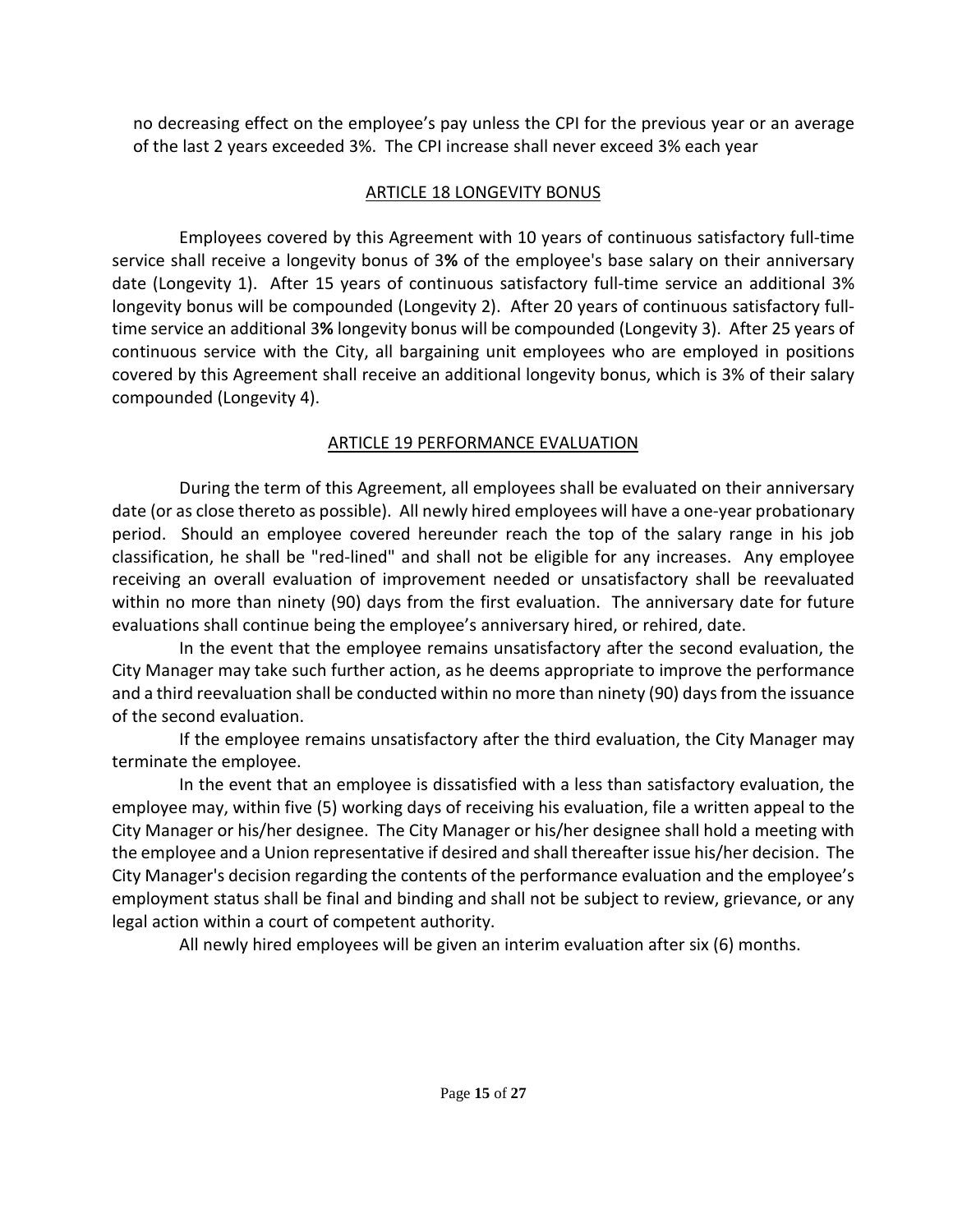# ARTICLE 20 CLASSIFICATION APPEAL

Section 1: Whenever an employee has reason to believe that he/she is misclassified, he/she may apply for a review of his/her classification by submitting such a request in writing to his/her Department Director. The request shall include proposed job description. Within 20 calendar days of receipt of the request, the Department Director shall forward the request, with any comments that the Department Director wishes to make, to the City Manager.

Section 2: Within 30 days of receipt of the request for reclassification, the City Manager or his/her designee, shall meet with the employee (and, if the employee requests, a representative of his/her choosing). At the meeting, the employee may produce any documents to support his/her request for reclassification. Within 30 calendar days of such meeting, the City Manager shall render his decision in writing.

Section 3: If the City Manager or designee determines that an employee is misclassified, the employee shall be placed in a current appropriate classification (as determined by the City Manager or designee), unless the City Manager or designee determines that there is no existing appropriate classification. In such cases, the City Manager may recommend to the City Commission that a new classification, job description, and pay range be adopted. Failure of the City Commission to approve the City Manager's recommendation shall not bind the City to any further action. In the event that a request for reclassification is granted, the employee shall receive the new compensation beginning with the date of the City Manager's or designee's decision.

Section 4: The City Manager's or designee's decision regarding the classification determination shall be final and is not grievable.

Section 5: Employees may not submit a request for reclassification more than once every twelve (12) months.

# ARTICLE 21 SERVICES TO THE UNION

Section 1: The City agrees to furnish the Union, once a year, one copy of the following regarding employees in the bargaining unit, provided the employee delivers to the City a written consent to the dissemination of the information described in section 1.a., below, to the Union:

- a) A list of their names, addresses, and classifications; and
- b) A list of employees by occupation.

Section 2: The City will furnish the Union with sufficient bulletin board space for up to four (4) Union notices, size 8-1/2 X 14 at the following two (2) locations: Public Works and the employee lounge. It is intended for the purpose of interpretation that the bulletin boards shall be provided primarily for employee information and internal communications and not for the primary purpose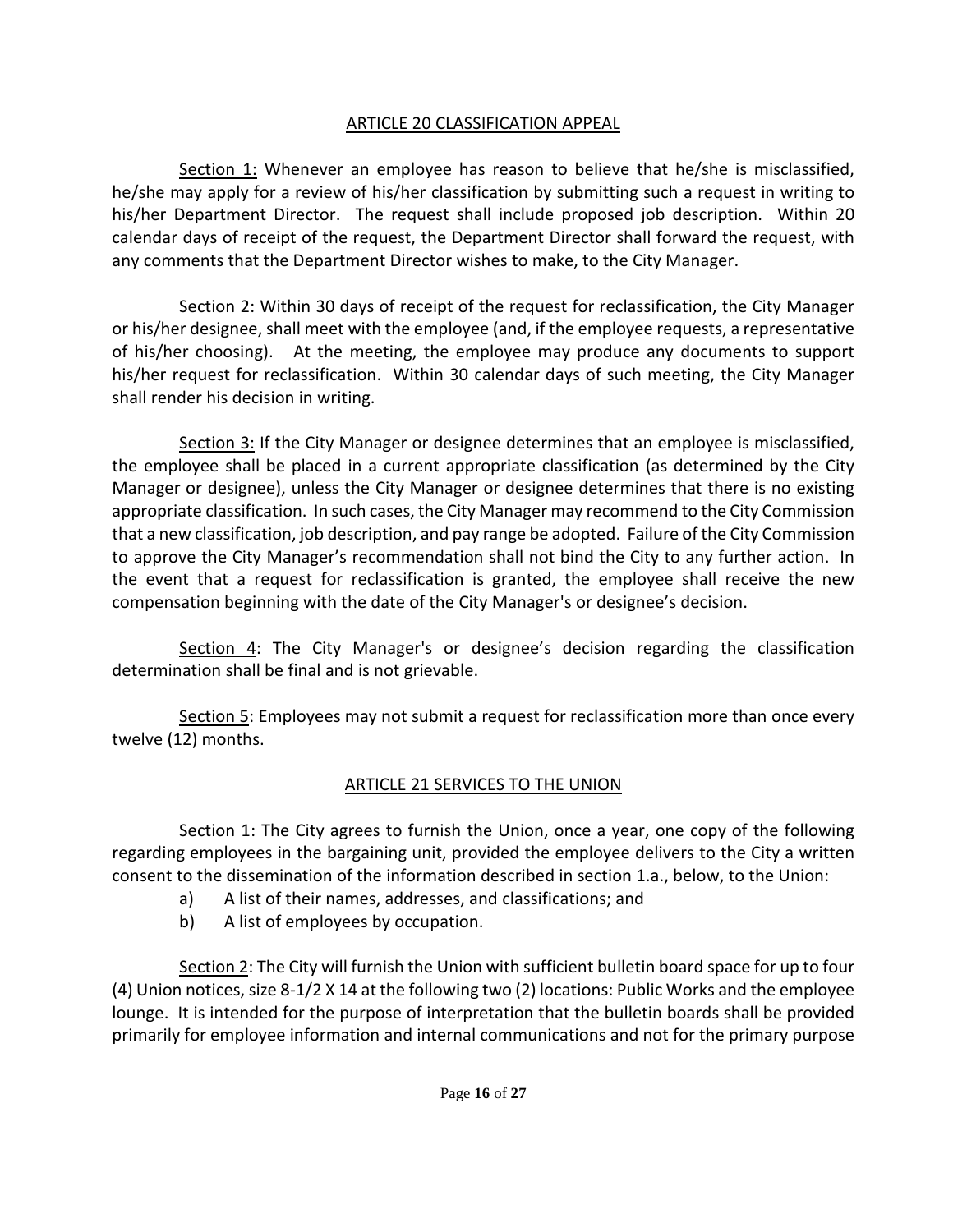of communicating with the general public. The Department Director must first approve anything that the Union wishes to post on the bulletin board.

Section 3: During group orientations of new employees within the AFSCME bargaining unit, the Union shall be given an opportunity, in the presence of the Personnel Manager, and if available the applicable Department Director, to introduce (or have introduced) one of its Local Representatives who may speak briefly to describe the Union, participation in negotiations and general interest in representing employees.

# ARTICLE 22 CALL BACK

Employees called back to work after one hour from their normal tour of duty shall be guaranteed a minimum of - four (4) hours pay, which shall be considered hours worked for the purpose of determining overtime compensation, provided such work does not immediately precede or immediately extend the employees regularly assigned work shift.

# ARTICLE 23 SEVERABILITY CLAUSE

Should any provision of this collective bargaining agreement, or any part thereof be rendered or declared invalid by reason of any existing or subsequently enacted legislation, or by any decree of a court of competent jurisdiction, all other Articles and Sections, and parts thereof, of this Agreement shall remain in full force and effect for the duration of this Agreement.

# ARTICLE 24 PERSONNEL RULES AND REGULATIONS

The Personnel Rules and Regulations of the City of South Miami as published in the City's Personnel Manual also known as the Employee Policies and Procedures Manual are hereby incorporated into this Agreement in its entirety.

# ARTICLE 25 COMPLETE AGREEMENT AND WAIVER OF BARGAINING

Section 1: It is agreed and understood that this Agreement constitutes the complete understanding between the parties, concluding all collective bargaining during its term, except as may otherwise be specifically provided herein. The entire Agreement may be reopened for negotiations in the event any portion of it is not approved by the City Commission of South Miami, or funds are not available for its implementation.

Section 2: It is understood and agreed that if any part of this Agreement is in conflict with mandatory Federal or State Laws or mandatory provisions of the City Charter or Ordinances, such parts shall be re-negotiated and the appropriate mandatory provisions shall prevail.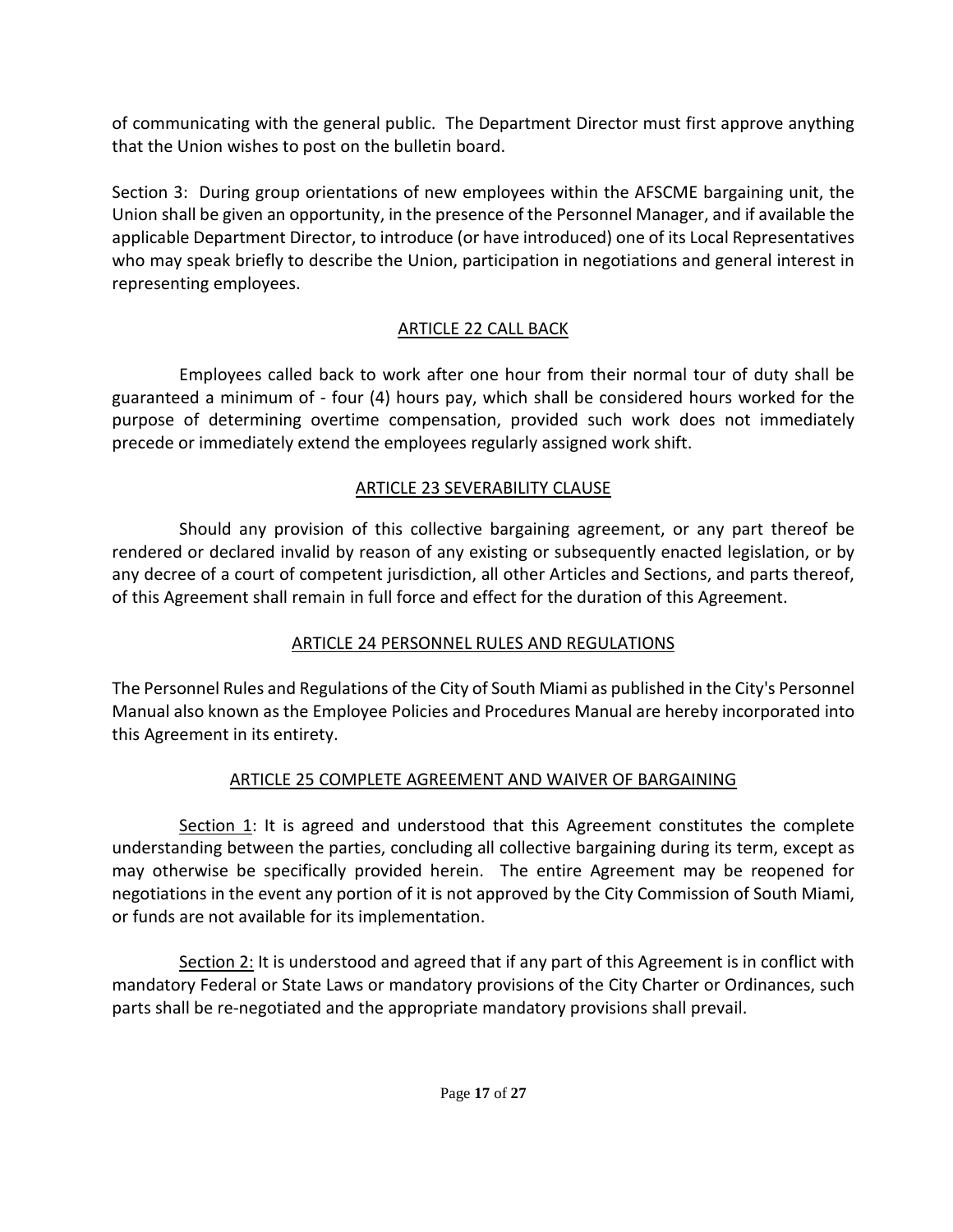# ARTICLE 26 PROHIBITION AGAINST REOPENING OF NEGOTIATIONS

Except as specifically provided herein, neither party hereto shall be permitted to reopen or renegotiate this Agreement or any part of this Agreement unless the City declares a state of financial urgency. This Agreement contains the entire agreement of the parties on all matters relative to wages, hours, working conditions, and all other matters, which have been, or could have been negotiated by and between the parties prior to the execution of this Agreement.

# ARTICLE 27 RULES AND REGULATIONS

Section 1: It is agreed and understood that the City has Rules and Regulations governing employment. Said Rules and Regulations shall be formulated, amended, revised and implemented in the sole and exclusive discretion of Management, provided, however, that said new, amended, revised, and implemented rules or regulations will be neither arbitrary nor capricious.

Section 2: The City shall provide a copy of any new rule or regulation, as well as any amendment or revision to a rule or regulation to the Union. Said rules or regulations will be provided prior to their effective date, if possible. As provided in Section 1, the Rules and Regulations will be formulated, amended, revised and implemented in the sole and exclusive discretion of Management. However, the Union may submit a written request to bargain over the impact of the new and/or revised rule or regulation within fourteen (14) calendar days from receipt of the rule or regulation. The City agrees that it will immediately participate in requested impact bargaining, provided that the effective date of the revised rule or regulation will not be delayed by the impact bargaining.

# ARTICLE 28 EMPLOYEE AND UNION COOPERATION

The Union agrees that it and all of the members of the bargaining unit will, at all times, work in the best interests of the City and further, will perform efficient work and put forth their best efforts toward obtaining lowest possible operating costs to protect the properties and serve the best interests of the City and its residents.

# 1. Accretion:

The employer shall notify the Union within fifteen (15) days of its decision to implement any new job classifications that possess job duties similar in nature to those performed by employees in the bargaining unit. If the new classification is a successor title to a classification covered by this Agreement and the job duties are not significantly altered or changed, the new classification shall automatically become part of the bargaining unit and subject to the terms of this Agreement. If a new classification contains a significant part of the work now being done by any of the classifications covered by this Agreement, or whose duties are similar to other bargaining unit employees, the new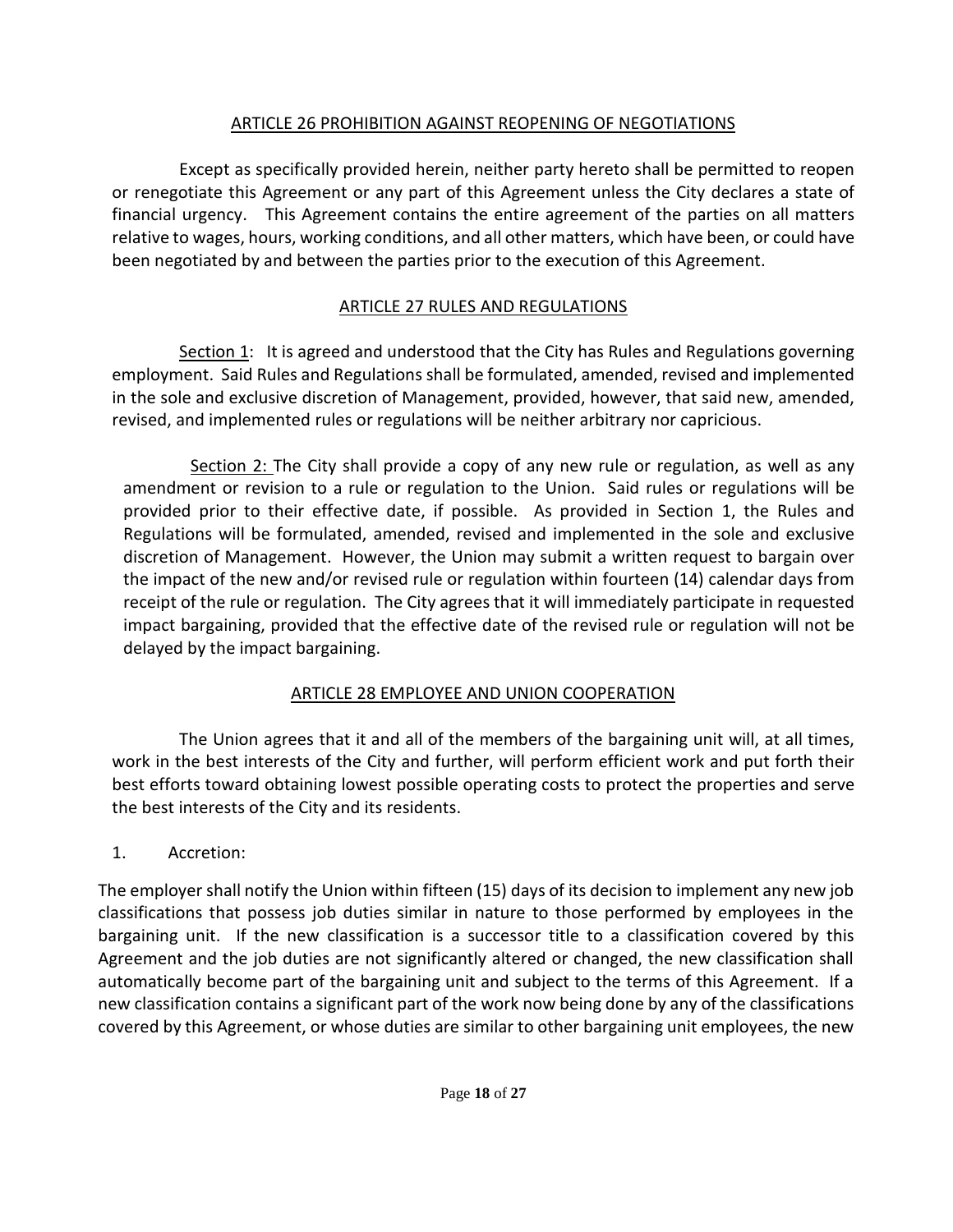classification shall automatically become a part of the bargaining unit and subject to the terms of this Agreement. If the City believes that the new classification does not share duties that are similar to those currently held by a classification in the bargaining unit, the City shall so advise the Union. If the Union disagrees with the City's position as to the new classification, the parties shall jointly petition PERC for a determination as to whether the position belongs in the Unit. Until such time as PERC determines the position belongs in the unit, the position shall not be covered by the Agreement.

# 2. Information Provided to the Union:

The Employer shall provide, upon written request of the Union, for each employee in the bargaining unit represented by the Union, in Excel format:

- 1. Name
- 2. Home address (unless exempt from a public records request)
- 3. Home phone number (unless exempt from a public records request)
- 4. Department
- 5. Position Classification
- 6. Starting Date
- 7. Hourly wage

The Union may present a written request for employee information twice every calendar year.

3. PEOPLE Deduction:

The Employer agrees to deduct from the wages of any employee who is a member of the Union a PEOPLE deduction as provided for in a written authorization. Such authorization must be executed by the employee and may be revoked by the employee at any time by giving written notice to both the employer and the Union. The Employer agrees to remit any deductions made pursuant to this provision promptly to the Union together with an itemized statement showing the name of each employee from whose pay such deductions have been made and the amount deducted during the period covered by the remittance.

# ARTICLE 29 VEHICLE AND EQUIPMENT ABUSE

If an employee abuses vehicles or equipment, the employee will be subject to discipline in accordance with the Discipline policy set forth in the Employee Policies and Procedures Manual (Personnel Manual).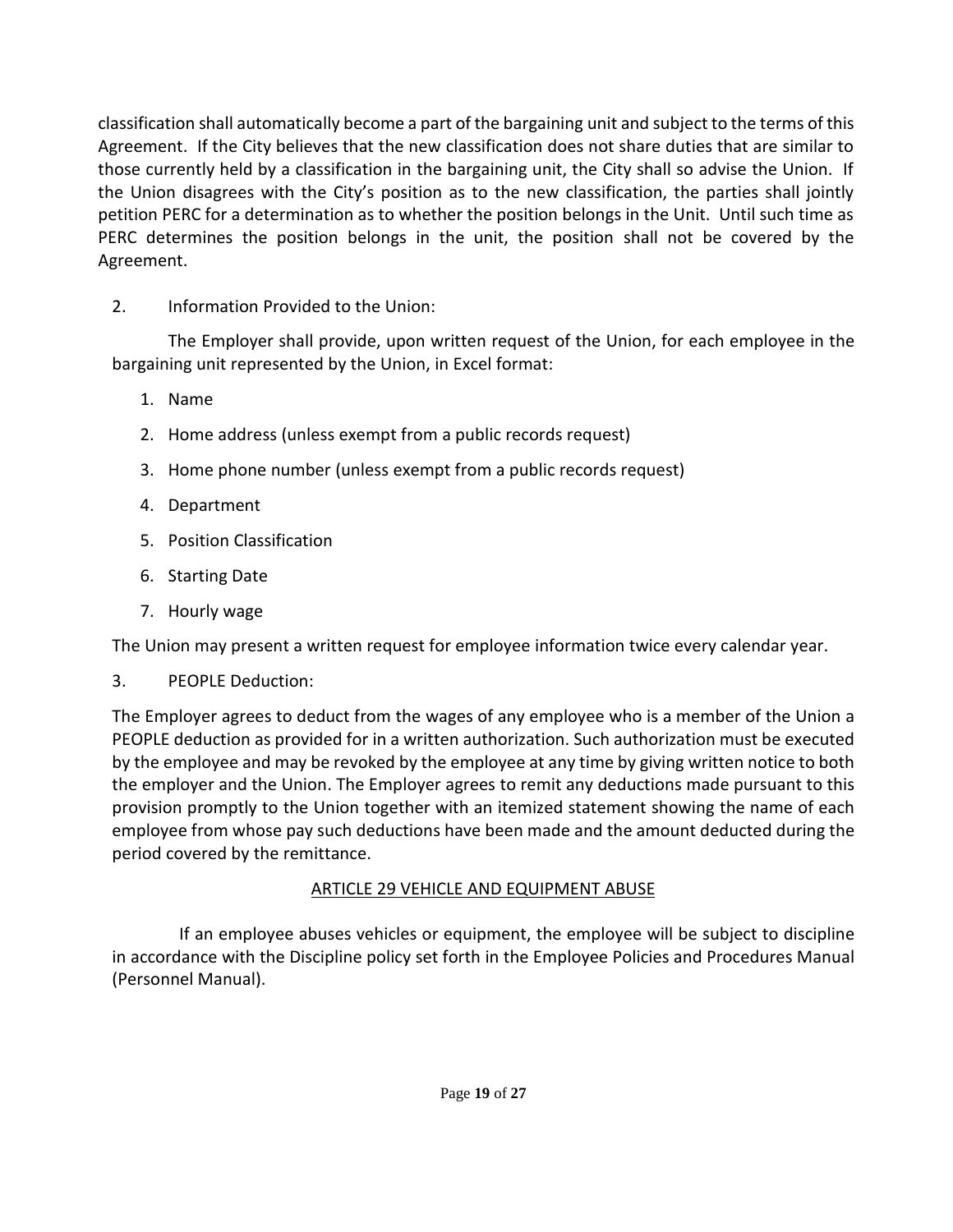# ARTICLE 30 OFF DUTY EMPLOYMENT

Employees shall be permitted to work off duty jobs with the prior approval of the City Manager. Off duty jobs that have hours that conflict with the employee's regular shift, that present conflicts of interest, etc. shall not be approved. However, approval of off-duty employment shall not be unreasonably withheld.

# ARTICLE 31 DRUG AND ALCOHOL TESTING

Section 1: The City and the Union recognize that employee substance and alcohol abuse has an adverse impact on City government, the image of City employees, the general health, welfare and safety of employees, and to the general public at large.

Section 2: Using, selling, possessing or being under the influence of drugs or controlled substances while at work is prohibited. Employees are further prohibited from consuming alcohol and drugs (other than drugs/narcotics prescribed by a Florida licensed doctor) while on duty and/or using alcohol and/or drugs off duty to the extent that such use and/or abuse tends to have an effect upon the performance of their job functions.

Section 3: The City may require any employee to submit to a blood analysis, urine analysis, and/or intoxilyzer, when it has a reasonable suspicion that an employee is under the influence of or using alcohol or drugs (other than drugs/narcotics prescribed by a Florida licensed doctor) and/or when an employee is involved in an accident (i.e., automobile or an incident that causes injury to persons or property damage).

Section 4: All bargaining unit employees covered by this Agreement have agreed to submit to random drug/alcohol tests. Employees will be selected at random and without prior notification for alcohol and drug testing. Random drug/alcohol testing may occur not more than twice per employee per year.

Section 5: The parties agree that an employee's refusal to submit to drug or alcohol testing in accordance with the provision of this Article may result in disciplinary action being taken against the employee up to and including dismissal.

Section 6: At the conclusion of the drug and/or alcohol testing, the City may take whatever action, if any**,** it deems appropriate. In the event that said action is in the form of discipline, the employee may grieve said disciplinary action through the contractual grievance/arbitration procedure.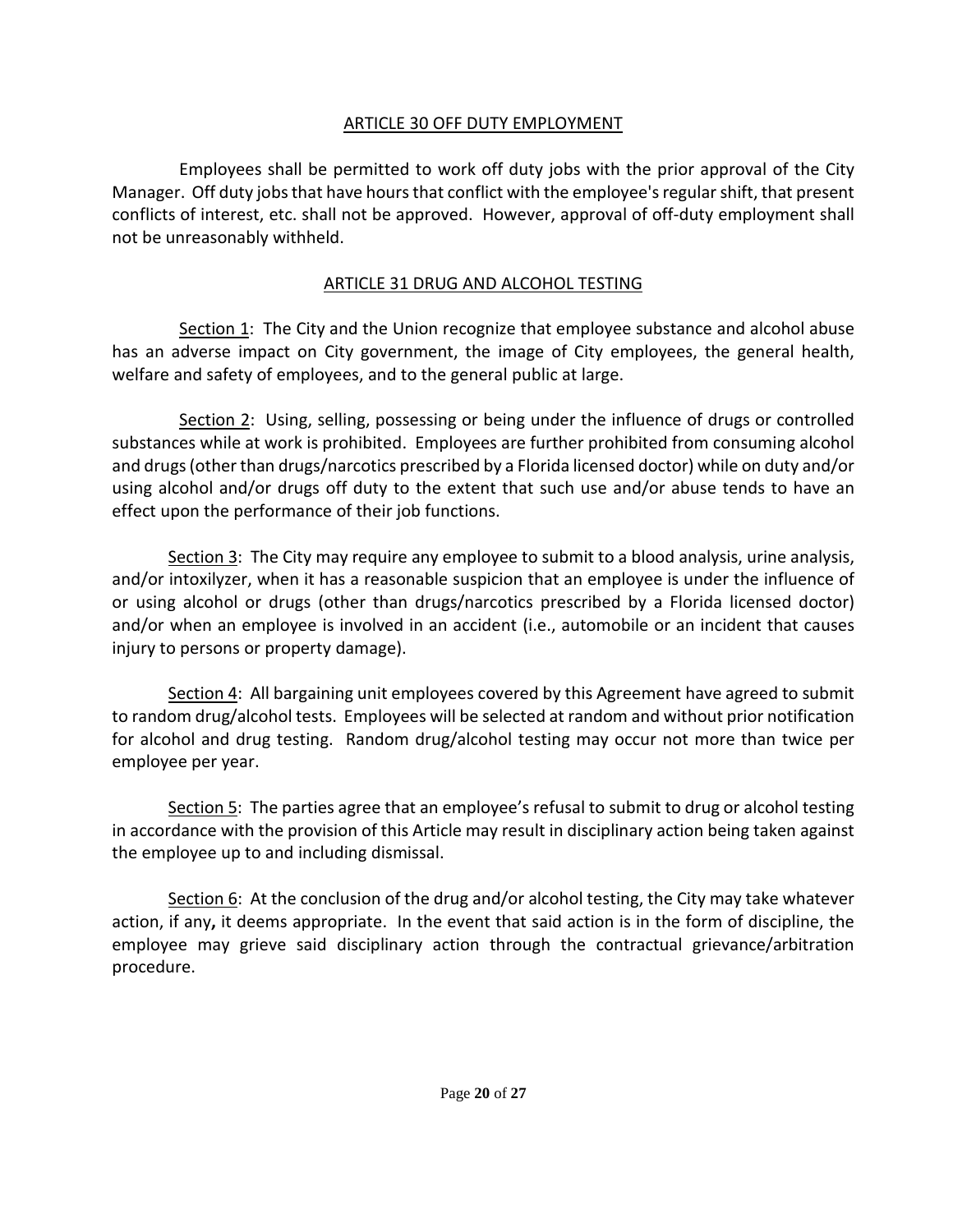Section 7: It is further understood and agreed that all issues pertaining to Drug and Alcohol Testing shall be governed by City of South Miami Drug and Alcohol Free Workplace Policy and Personnel Rules and Regulations set forth in the Employee Policies and Procedures Manual.

# ARTICLE 32 COURT TIME

Any employee who is subpoenaed to testify at a court trial in a matter arising out of the performance of his/her official job duties, or who is required to serve on a State of Florida or federal court jury, will be paid his/her straight time rate for each scheduled work day lost, minus any compensation received from the court or witness fees. Employees released by the court shall report back to work, unless they are relieved within two (2) hours of the end of the employee's shift. Upon return to work, employees shall furnish evidence of time release to the Personnel Office.

# ARTICLE 33 LAYOFF AND RECALL

Section 1: A layoff shall be deemed to have occurred when the City, within its sole discretion, announces that it is laying off employees for lack of work or lack of allocated funds.

Section 2: The City agrees to notify the Union of the names of employees being laid-off at the same time notice is provided to the affected employees or immediately thereafter.

Section 3: The City Manager or his designee shall designate the job classifications in which the layoffs shall occur and the number of employees within each classification to be laid off. Employees covered under this Agreement shall be laid off by job classification and, within each classification, by City employment seniority. However, no regular full-time employee shall be separated from his/her classification while there are emergency, provisional, probationary, parttime, or temporary employees in the classification in which the layoff(s) is occurring and who have not been laid off.

Section 4: Any employee covered by this Agreement who is affected by a layoff may be considered to displace any employee with less City employment seniority in any lower rated classification covered by this Agreement, provided that said employee is immediately qualified to perform the necessary services to be performed in that lower rated classification. The City manager and/or the Personnel Manager shall determine lower rated classifications and whether the affected employee is immediately qualified to perform the necessary services to be performed in that lower rated classification. Such determinations shall be made in the sole discretion of the City Manager and/or the Personnel Manager and shall be final and binding. When an employee elects to "bump" into a lower rated classification, said employee will be paid the rate of pay of that lower rated classification.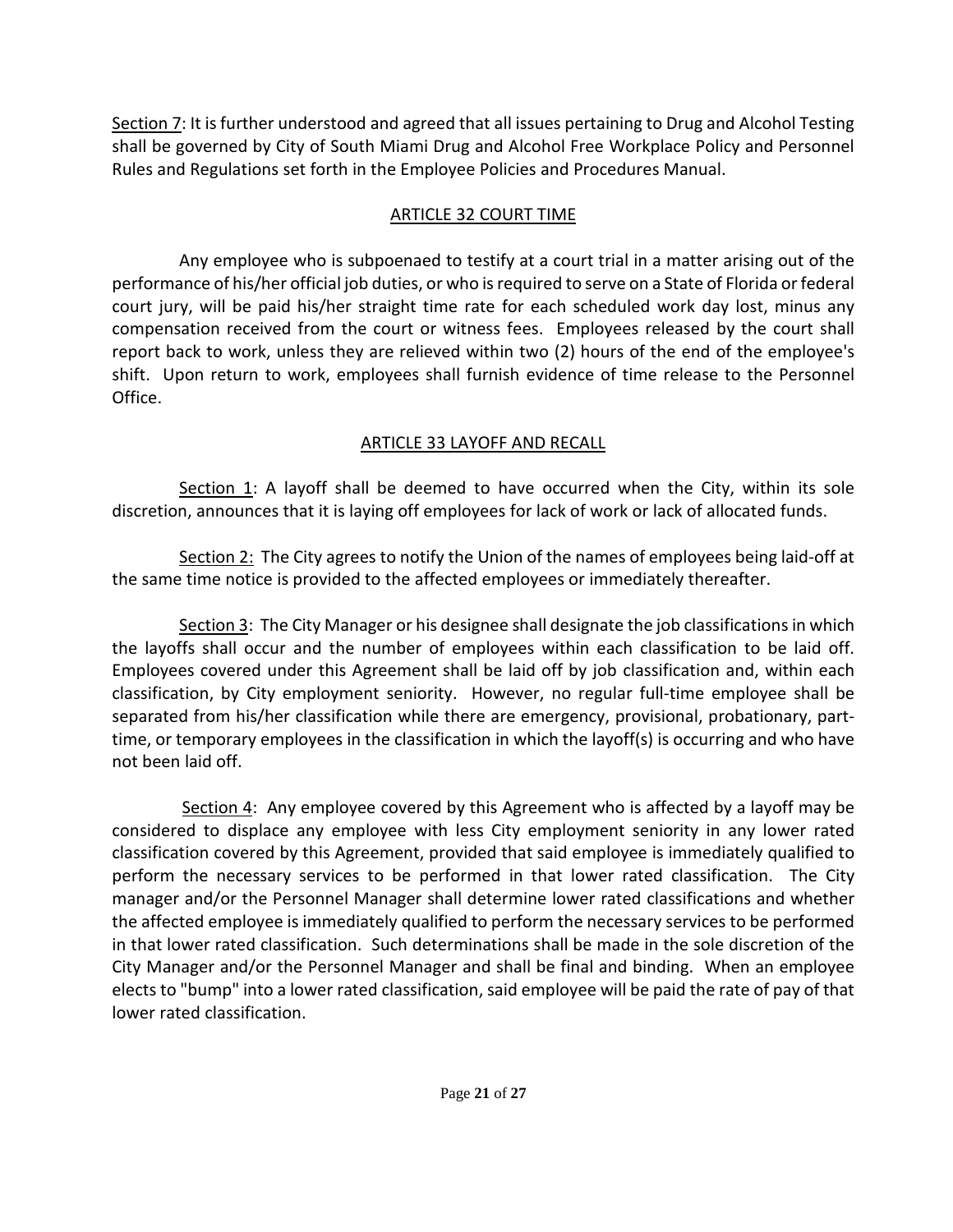Section 5: Employees who have been laid off will have the recall rights for a period of time not to exceed twenty-four (24) months to the position they held when they were laid off or into a lower rated classification covered by this Agreement, provided that the employee is immediately qualified to perform the necessary services under the employee classification or in the lower rated classification, should the position become available. All employees who are recalled shall be required to pass a physical examination and a drug test prior to being authorized to return to work.

Section 6. Employees on layoff shall be responsible to keep on file with the City Manager's office the employee's current address. If an employee on layoff fails to keep his/her current address on file as provided herein, the employee shall forfeit all recall rights. Employees entitled to recall shall be notified of a vacancy by certified mail not less than seven (7) calendar days prior to the date the employee isto report to work. A copy of the recall notice shall be sent to the Union. A recalled employee shall be considered to have voluntarily resigned if he/she fails to accept employment within fourteen (14) calendar days after the notification is mailed by the City or fails to report to work as instructed. Thereafter, the provisions of this Agreement notwithstanding, the City will owe no further obligation to the employee.

Section 7: An employee on layoff status does not accrue seniority but does retain his/her accumulated seniority until recall. If recalled, the employee again begins to accrue seniority.

# ARTICLE 34 REPRESENTATION DURING NEGOTIATIONS

Section 1: The bargaining team for each party shall consist of not more than four  $(4)$ persons. The Union will furnish the City with a written list of its bargaining team prior to the first negotiation meeting.

Section 2: Prior to the first negotiation meeting, the Union shall designate up to two (2) unit employees who will be paid their regular rate of pay for attending negotiations during work hours. Such pay shall not exceed twenty (20) hours in each fiscal year.

# ARTICLE 35 EMERGENCIES

Section 1: The City Manager shall have the right, in his sole and exclusive discretion, to determine if and to what extent an emergency situation exists with respect to City property and/or to the citizens of the City. Immediately after making such determination, the City Manager's office shall notify the Union of the decision, and, to the extent possible, the length of time the emergency condition is expected to continue.

Section 2: During the declared emergency, all provisions of this Agreement may be suspended. Any provision so suspended will be reinstated upon order of the City Manager after the emergency has ended.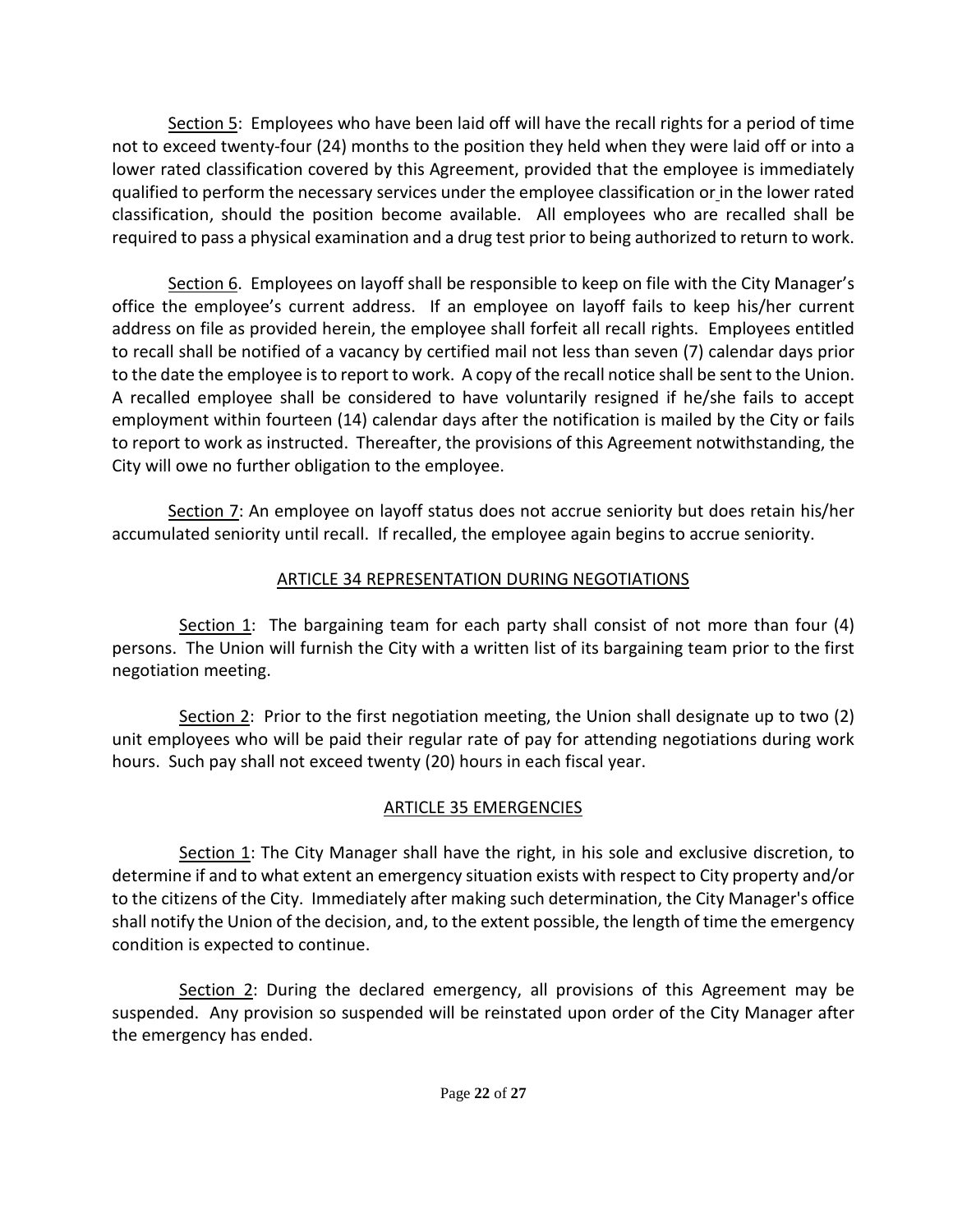Section 3: Disputes concerning the Agreement arising during the declared emergency shall not be subject to the grievance and arbitration procedure except disputes concerning salary and wages.

# ARTICLE 36 LABOR-MANAGEMENT COMMITTEE

There shall be a Labor-Management Committee consisting of no more than two management representatives designated by the City Manager and no more than two bargaining unit employees appointed by the President of the Union. The Labor-Management Committee shall meet as mutually agreed upon by the participants.

The sole function of the Committee shall be to discuss general matters pertaining to employee relations (e.g., safety issues). Thus, the parties agree that the purpose of the Committee shall not be to discuss grievances or matters which have been the subject of collective bargaining. Each bargaining unit Committee member shall be paid his or her regular salary for attendance at Committee meetings during the bargaining unit member's regular work hours not to exceed two (2) hours.

# ARTICLE 37 RETIREMENT BENEFITS

Section 1. The City shall provide the employees hired on or after October 1, 2016, with two retirement plan options: Option 1: South Miami Pension Plan - Second-Tier Membership and Option 2: Deferred Contribution Plan.

(a) Option 1: Second-Tier member in the South Miami Pension Plan shall contain the following essential provisions:

- 1. An irrevocable election to participate
- 2. Full vesting upon completion of ten (10) years of credited service.
- 3. Future service benefit multiplier of 1.60%.
- 4. Final Average Compensation must be based on the average of the highest eight (8) years of compensation.
- 5. Normal Retirement Date must be the earlier of (a) age 65 and completion of ten (10) years of credited service; or (b) completion of thirty-three (33) years of credited service.
- 6. The employee contribution must be three percent (3%) of compensation.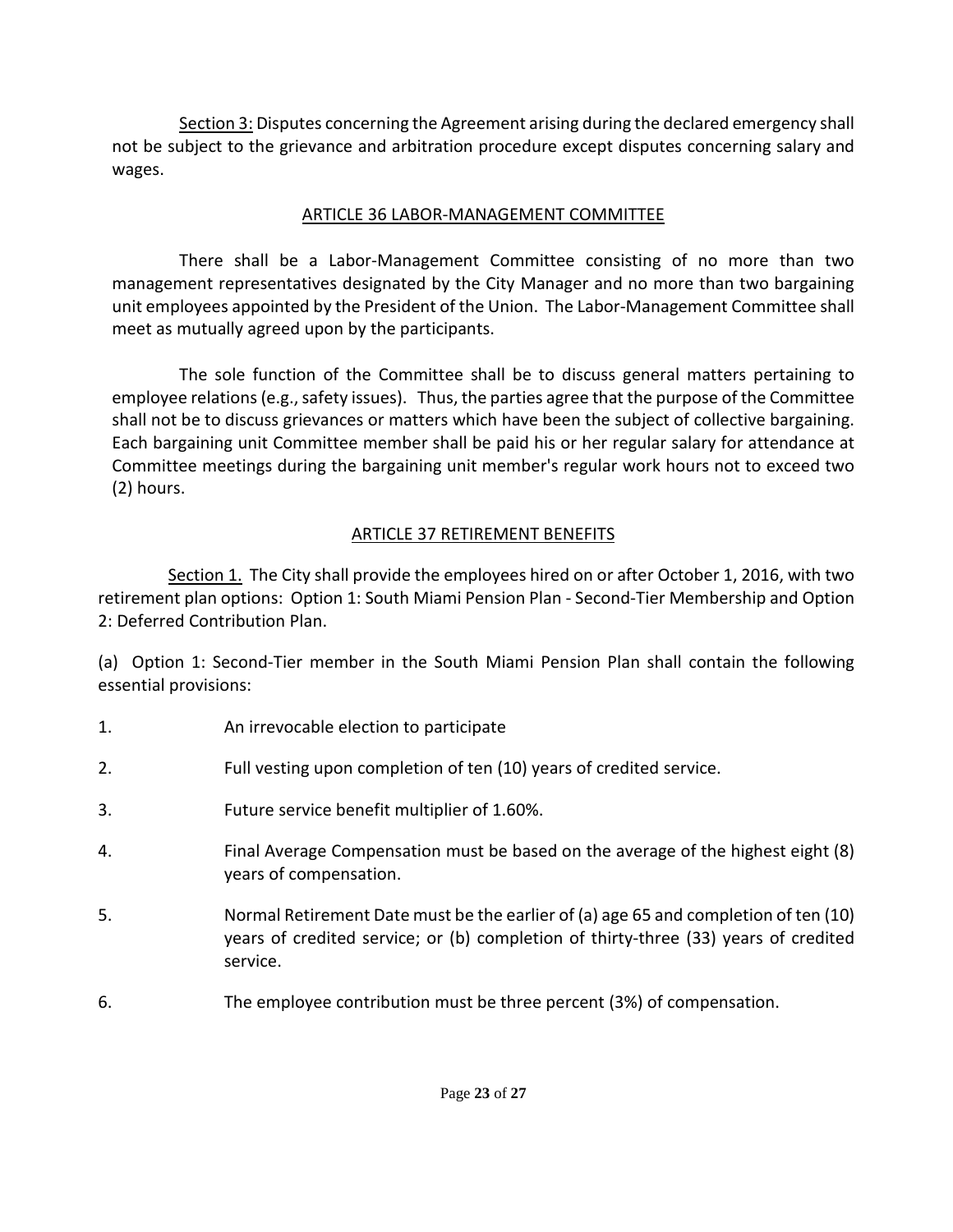7. Members shall receive supplemental benefit similar to a Cost of Living Adjustment (COLA) which is an adjustment based on the change in the average Consumer Price Index (CPI) measured as of September 1 each year, up to a maximum annual increase of no more than 3%, compounded annually from the normal retirement date. In case of a negative CPI, the benefit can adjust down provided that a member will never receive less than the monthly benefit amount calculated at retirement.

(b) Option 2: Defined Contribution Plan shall contain the following essential provisions:

- 1. An irrevocable election to participate.
- 2. Employees are required to contribute 3% of compensation.
- 3. City will contribute 7% of compensation.
- 4. Employees will be fully vested after one year of service.

All new employees and employees hired by the City of South Miami on or after October 1, 2016, must make an election to participate in either Option 1: Second-Tier member in the South Miami Pension Plan, or Option 2: The Defined Contribution Plan.

Section 2: The City shall hold, on an annual basis, an open enrollment period for the Second Tier membership in the South Miami Pension Plan during which time any employee who is currently a member of the City of South Miami Defined Contribution Plan shall be given an opportunity to make an irrevocable election to join the South Miami Pension Plan, as a Second-Tier member by opting-out of the Defined Contribution Plan.

All AFSCME bargaining unit members who make the irrevocable election to join the South Miami Pension Plan, as a Second-Tier member, will be given an opportunity to buy-back any and all years of service, up-to the number of years they have worked at the City at any time while employed at the City in a position eligible for participation as a Second-Tier member in the South Miami Pension Plan. Employees must pay the full actuarial cost of the service they buy back, as calculated by the South Miami Pension Plan's actuary, and such buy-back will be at the employee's sole expense.

Section 3: A First-Tier member in the South Miami Pension Plan is defined as an employee who became a member of the South Miami Pension Plan prior to October 1, 2011. The following is a list of the historical changes in the South Miami Pension Plan that apply to First-Tier Members:

- (a) Effective October 1, 1995, the benefit accrual rate (multiplier) shall be increased from 1.6 to 1.8 %.
- (b) Effective October 1, 1996, the benefit accrual rate (multiplier) shall be increased from 1.8 to 2.0 % (historical data).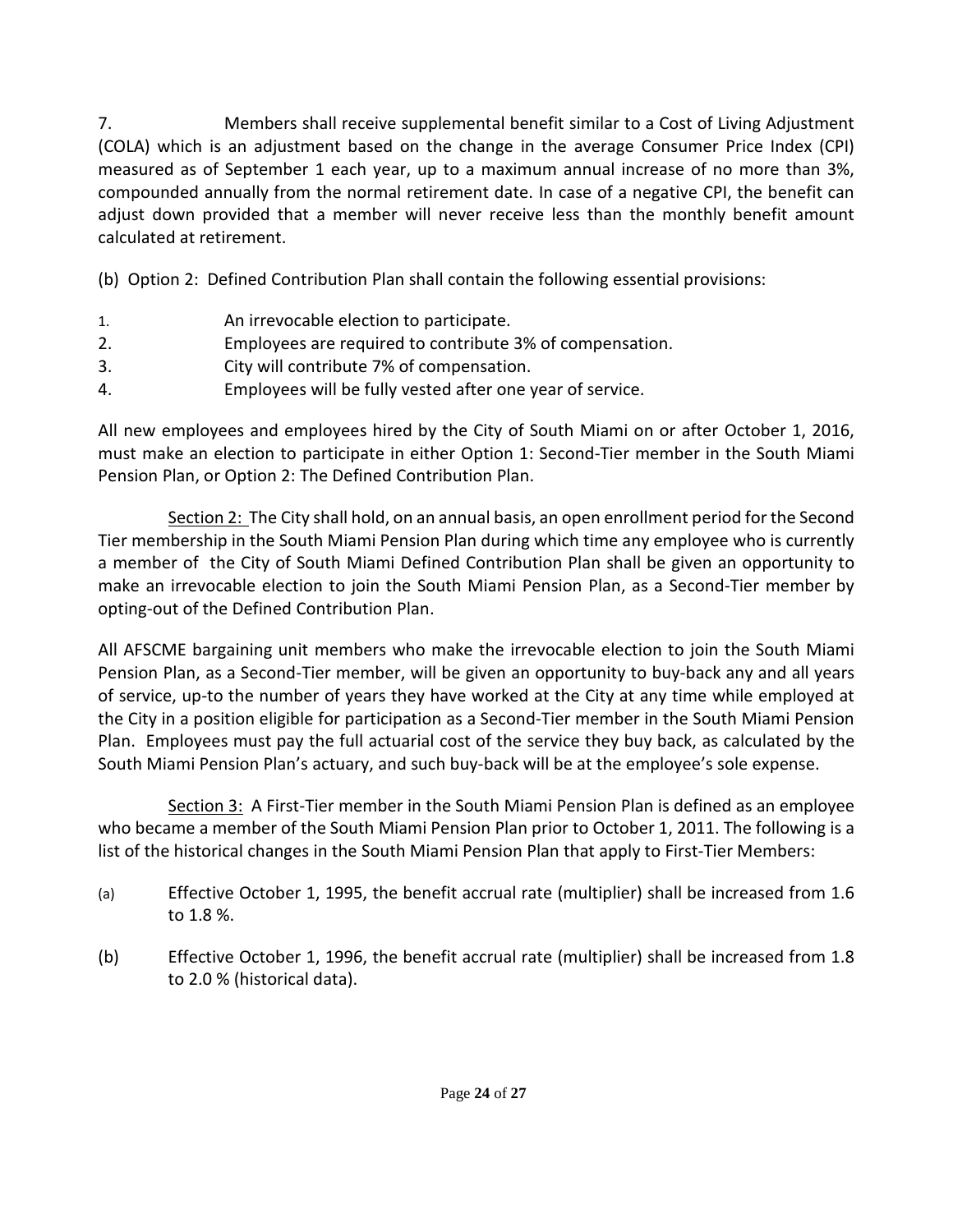- (c) Effective October 1, 1997, the benefit accrual rate (multiplier) shall be increased from 2.0 to 2.25% (historical data).
- (d) Effective October 1, 1998, the benefit accrual rate (multiplier) shall be increased from 2.25 to 2.5% (historical data).
- (e) Effective October 1, 1999, the benefit accrual rate (multiplier) shall be increased from 2.5 to 2.75% (historical data).
- (f) Effective October 1, 2011, the benefit accrual rate (multiplier) shall be reduced from 2.75% to 2.25%

Section 4: The following pension provisions are applicable to all covered First-Tier members in the South Miami Pensions Plan:

(a) The definition of Final Monthly Compensation (FMC) for future benefit accruals is the average of the final sixty (60) months of basic compensation but not less than current Final Monthly Compensation as of September 30, 2011. Basic compensation excludes commissions, overtime pay, bonuses and any other forms of additional compensation outside of base wages.

(b) The current accrued benefits of First-Tier members are frozen and payable under the current terms of the Plan at the currently defined normal retirement date which is the attainment of age fifty-five (55) and completion of ten (10) years of credited service. Existing employees will continue to be eligible to retire at the age of 55 and obtain their respective full pension benefits accumulated up-to the date of the newly approved pension Ordinance revising the normal retirement age as set forth below. Future benefit accruals, including increases due to increases in FMC, will be payable at the proposed new normal retirement date – the later of attainment of age sixty (60) and completion of ten (10) years of credited service.

(c) Membersreceive supplemental benefitsimilarto a Cost of Living Adjustment (COLA) which is an adjustment based on the change in the average Consumer Price Index (CPI) measured as of September 1 each year, up to a maximum annual increase of no more than 3%, compounded annually from the normal retirement date. In case of a negative CPI, the benefit can adjust down provided that a member will never receive less than the monthly benefit amount calculated for the retirement year.

(d) The employee contribution for employees who are participating in the South Miami Pension Plan as a First-Tier member will be capped at 10% of compensation.

Section 5: Union employees who are eligible to retire with full benefits, as provided for in Chapter 16, Article II of the City of South Miami Code of Ordinances, without penalty will be allowed to enter the City's 5-Year Deferred Retirement Option Program (DROP). The member's DROP account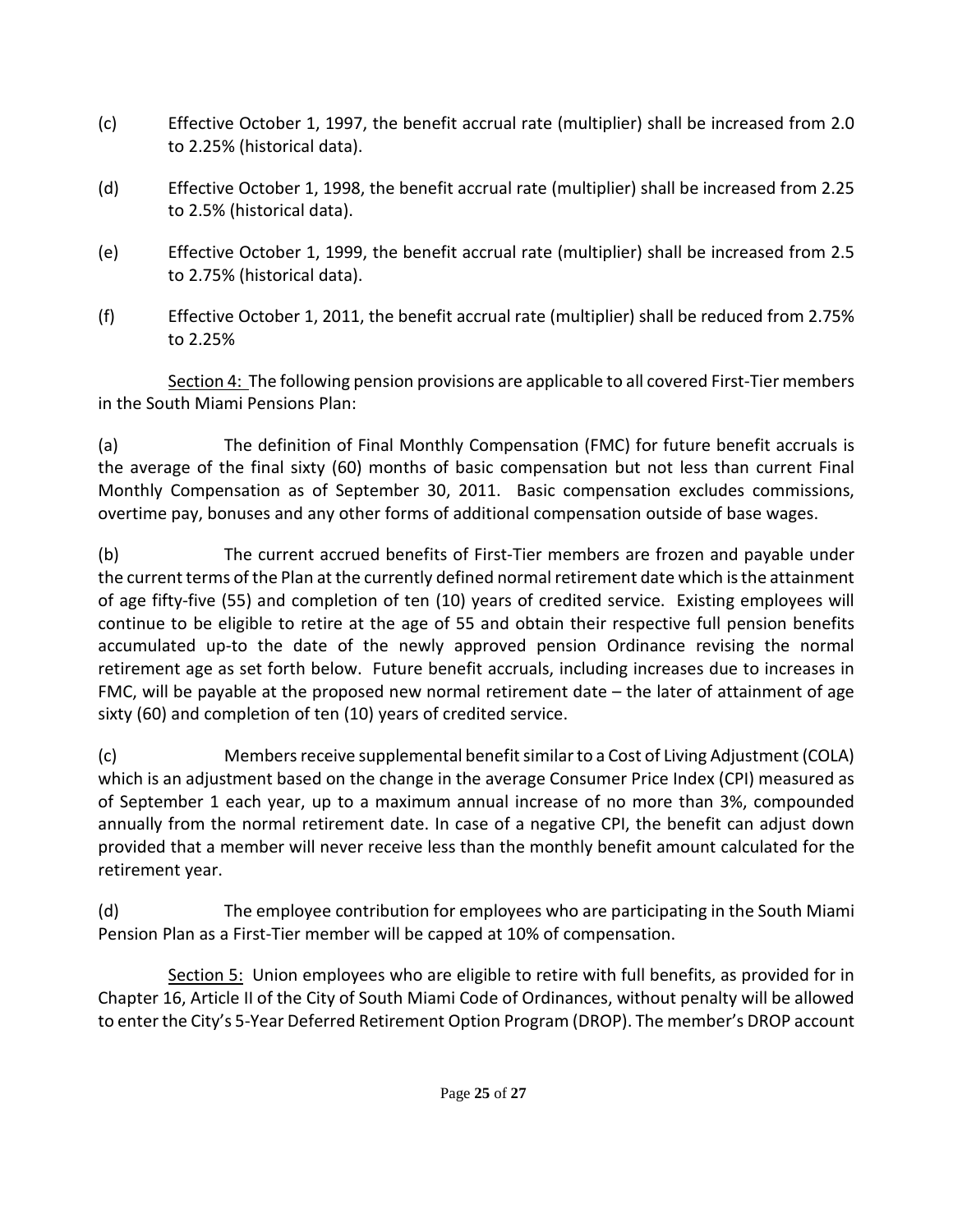shall be credited with interest in an amount equal to fifty (50) percent of the net (gross return minus investment expense) yearly interest earned by the retirement system for the preceding fiscal year, up to a maximum of five (5) percent. If the net yearly interest earned by the retirement system is zero (0) percent or less, the member's DROP account will not be credited with interest, nor will it be debited with any investment losses.

#### ARTICLE 38 WORK IN HIGHER CLASSIFICATION

An employee who is authorized by the Department Head to temporarily assume the duties of a higher pay status classification will receive a five percent (5%) increase of the base for the actual time worked in the higher classification.

#### ARTICLE 39 RELEASE TIME

The President of the Local shall be granted 8 hours full release time once every 3 months from his or her regular scheduled work week with full pay, in order to conduct Union business.

#### ARTICLE 40 TERM OF AGREEMENT

Section 1: This Agreement, having been ratified by the City Commission of the City of South Miami and Local 3294, American Federation of State, County, and Municipal Employees, AFL-CIO, shall be operative and effective as of its date of execution, and shall continue until June 21, 2022.

THIS AGREEMENT signed this \_\_\_\_\_ day of \_\_\_\_\_\_\_, 2019. CITY OF SOUTH MIAMI

By: \_\_\_\_\_\_\_\_\_\_\_\_\_\_\_\_\_\_\_\_\_\_\_\_\_\_\_\_\_\_\_\_\_\_\_ Date: \_\_\_\_\_\_\_\_\_\_\_\_\_\_\_\_\_\_\_\_\_\_

Steven Alexander, City Manager

Approved as to form:

By: \_\_\_\_\_\_\_\_\_\_\_\_\_\_\_\_\_\_\_\_\_\_\_\_\_\_\_\_\_\_\_\_\_\_\_ Date: \_\_\_\_\_\_\_\_\_\_\_

Thomas F. Pepe, Esq. City Attorney